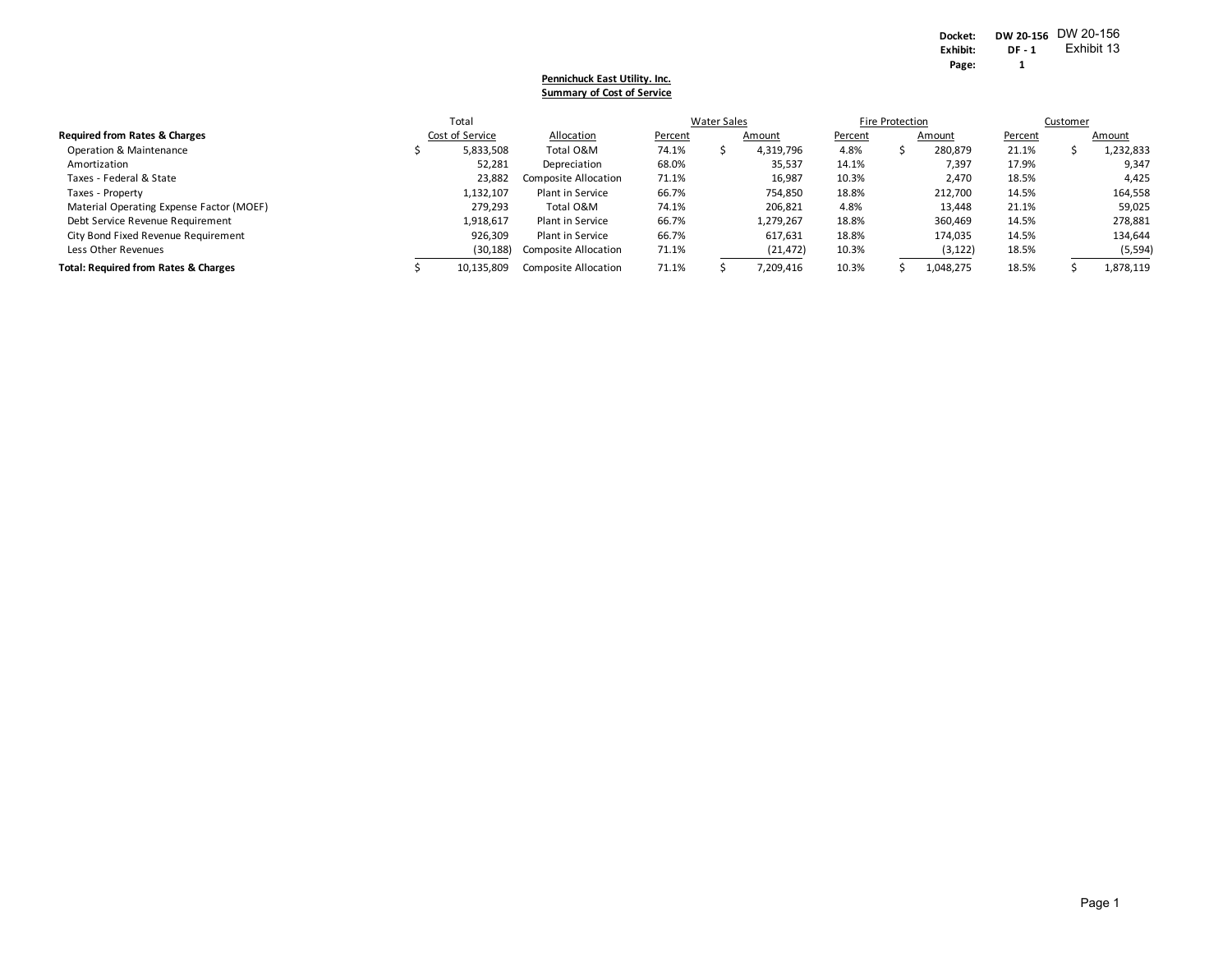#### **Pennichuck East Utility. Inc. Allocation of O&M Expenses**

|                                                 |    |           |                    | <b>Water Sales</b> |    |              | <b>Fire Protection</b> |    |                          | Customer |        |  |
|-------------------------------------------------|----|-----------|--------------------|--------------------|----|--------------|------------------------|----|--------------------------|----------|--------|--|
|                                                 |    | Pro-Forma | Allocation         | Percent            |    | Amount       | Percent                |    | Amount                   | Percent  | Amount |  |
| <b>Source of Supply Expenses</b>                |    |           |                    |                    |    |              |                        |    |                          |          |        |  |
| Operation                                       |    |           |                    |                    |    |              |                        |    |                          |          |        |  |
| Operation Supervision and Engineering           | \$ |           | Average Day Demand | 99.5%              | \$ |              | 0.5%                   | \$ |                          | 0.0%     | \$     |  |
| Operation Labor and Expenses                    |    | 45,186    | Average Day Demand | 99.5%              |    | 44,960       | 0.5%                   |    | 226                      | 0.0%     |        |  |
| <b>Purchased Water</b>                          |    | 1,094,877 | Average Day Demand | 99.5%              |    | 1,089,403    | 0.5%                   |    | 5,474                    | 0.0%     |        |  |
| <b>Miscellaneous Expenses</b>                   |    |           | Average Day Demand | 99.5%              |    |              | 0.5%                   |    |                          | 0.0%     |        |  |
| Rents                                           |    |           | Average Day Demand | 99.5%              |    |              | 0.5%                   |    |                          | 0.0%     |        |  |
| Subtotal: Operation                             |    | 1,140,063 |                    |                    | Ś  | 1,134,363    |                        | Ś. | 5,700                    |          | \$     |  |
| Maintenance                                     |    |           |                    |                    |    |              |                        |    |                          |          |        |  |
| Maintenance Supervision & Engineering           | \$ |           | Average Day Demand | 99.5%              | \$ |              | 0.5%                   | \$ |                          | 0.0%     | \$     |  |
| Maintenance of Supply Mains                     |    |           | Average Day Demand | 99.5%              |    |              | 0.5%                   |    |                          | 0.0%     |        |  |
| Maintenance of Miscellaneous Water Source Plant |    |           | Average Day Demand | 99.5%              |    |              | 0.5%                   |    |                          | 0.0%     |        |  |
| Subtotal: Maintenance                           |    |           |                    |                    |    | $\mathbf{r}$ |                        |    | $\sim$                   |          |        |  |
| <b>Total: Source of Supply Expenses</b>         | Ś. | 1,140,063 |                    |                    | ς  | 1,134,363    |                        | Ś. | 5,700                    |          | \$     |  |
| <b>Pumping Expenses</b>                         |    |           |                    |                    |    |              |                        |    |                          |          |        |  |
| Operation                                       |    |           |                    |                    |    |              |                        |    |                          |          |        |  |
| Operation Supervision and Engineering           | \$ |           | Average Day Demand | 99.5%              | \$ | ٠            | 0.5%                   | \$ |                          | 0.0%     | \$     |  |
| Fuel for Power Production                       |    |           | Average Day Demand | 99.5%              |    |              | 0.5%                   |    | $\overline{\phantom{a}}$ | 0.0%     |        |  |
| Fuel or Power Purchased for Production          |    | 337,595   | Average Day Demand | 99.5%              |    | 335,907      | 0.5%                   |    | 1,688                    | 0.0%     |        |  |
| Pumping Labor and Expenses                      |    |           | Average Day Demand | 99.5%              |    |              | 0.5%                   |    | $\overline{a}$           | 0.0%     |        |  |
| Miscellaneous Expenses                          |    | 15,383    | Average Day Demand | 99.5%              |    | 15,306       | 0.5%                   |    | 77                       | 0.0%     |        |  |
| Rents                                           |    |           | Average Day Demand | 99.5%              |    |              | 0.5%                   |    | $\overline{\phantom{a}}$ | 0.0%     |        |  |
| Subtotal: Operation                             | Ś. | 352,978   |                    |                    | \$ | 351,213      |                        | Ś. | 1,765                    |          | Ś.     |  |
| Maintenance                                     |    |           |                    |                    |    |              |                        |    |                          |          |        |  |
| Maintenance Supervision and Engineering         | \$ |           | Average Day Demand | 99.5%              | \$ |              | 0.5%                   | \$ |                          | 0.0%     | \$     |  |
| Maintenance of Structures and Improvements      |    | 11,812    | Average Day Demand | 99.5%              |    | 11,753       | 0.5%                   |    | 59                       | 0.0%     |        |  |
| Maintenance of Power Production Equipment       |    |           | Average Day Demand | 99.5%              |    | ÷            | 0.5%                   |    | $\blacksquare$           | 0.0%     |        |  |
| Maintenance of Pumping Equipment                |    | 683,819   | Average Day Demand | 99.5%              |    | 680,400      | 0.5%                   |    | 3,419                    | 0.0%     |        |  |
| Subtotal: Maintenance                           |    | 695,631   |                    |                    |    | 692,153      |                        |    | 3,478                    |          |        |  |
| <b>Total: Pumping Expenses</b>                  |    | 1,048,609 |                    |                    |    | 1,043,366    |                        |    | 5,243                    |          |        |  |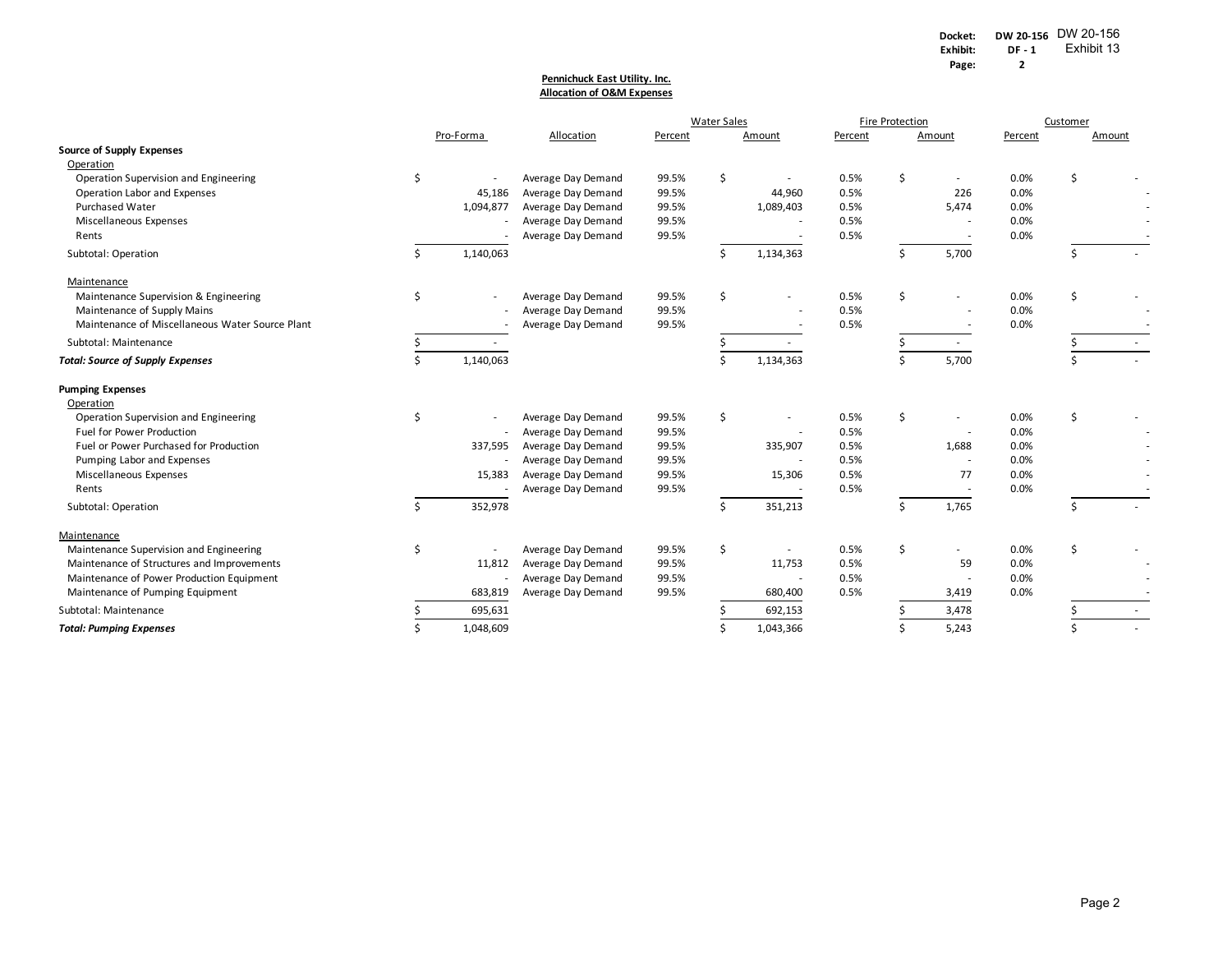#### **Allocation of O&M Expenses Pennichuck East Utility. Inc.**

|                                                        |    |           |                         |         | <b>Water Sales</b> |                          |         | Fire Protection |                          |         | Customer |         |
|--------------------------------------------------------|----|-----------|-------------------------|---------|--------------------|--------------------------|---------|-----------------|--------------------------|---------|----------|---------|
|                                                        |    | Pro-Forma | Allocation              | Percent |                    | Amount                   | Percent |                 | Amount                   | Percent |          | Amount  |
| <b>Water Treatment Expenses</b>                        |    |           |                         |         |                    |                          |         |                 |                          |         |          |         |
| Operation                                              |    |           |                         |         |                    |                          |         |                 |                          |         |          |         |
| Operation Supervision and Engineering                  | \$ |           | Average Day Demand      | 99.5%   | \$                 | $\overline{\phantom{a}}$ | 0.5%    | \$              | ٠                        | 0.0%    | \$       |         |
| Chemicals                                              |    | 87,745    | Average Day Demand      | 99.5%   |                    | 87,306                   | 0.5%    |                 | 439                      | 0.0%    |          |         |
| Operation Labor and Expenses                           |    | 51,051    | Average Day Demand      | 99.5%   |                    | 50,796                   | 0.5%    |                 | 255                      | 0.0%    |          |         |
| Miscellaneous Expenses                                 |    |           | Average Day Demand      | 99.5%   |                    |                          | 0.5%    |                 | $\overline{\phantom{a}}$ | 0.0%    |          |         |
| Subtotal: Operation                                    | ς. | 138,796   |                         |         | Ŝ.                 | 138,102                  |         | Ś               | 694                      |         | Ś.       |         |
| Maintenance                                            |    |           |                         |         |                    |                          |         |                 |                          |         |          |         |
| Maintenance of Water Treatment Equipment               |    | 21,856    | Average Day Demand      | 99.5%   |                    | 21,747                   | 0.5%    |                 | 109                      | 0.0%    |          |         |
| Subtotal: Maintenance                                  |    | 21,856    |                         |         |                    | 21,747                   |         |                 | 109                      |         |          |         |
| <b>Total: Water Treatment Expenses</b>                 | \$ | 160,652   |                         |         | \$                 | 159,849                  |         | $\zeta$         | 803                      |         | Ś.       |         |
| <b>Transmission and Distribution Expenses</b>          |    |           |                         |         |                    |                          |         |                 |                          |         |          |         |
| Operation                                              |    |           |                         |         |                    |                          |         |                 |                          |         |          |         |
| Operation Supervision and Engineering                  | \$ |           | Trans. & Distr.         | 8.1%    | \$                 |                          | 19.9%   | \$              | $\overline{a}$           | 72.0%   | \$       |         |
| Transmission and Distribution Lines Expenses           |    |           | Max Day plus Fire       | 63.3%   |                    |                          | 36.7%   |                 |                          | 0.0%    |          |         |
| <b>Meter Expenses</b>                                  |    | 163,377   | <b>Customer Service</b> | 0.0%    |                    |                          | 0.0%    |                 |                          | 100.0%  |          | 163,377 |
| <b>Customer Installation Expense</b>                   |    | 7,706     | <b>Customer Service</b> | 0.0%    |                    |                          | 0.0%    |                 |                          | 100.0%  |          | 7,706   |
| Miscellaneous Expenses                                 |    |           | Trans. & Distr.         | 8.1%    |                    |                          | 19.9%   |                 |                          | 72.0%   |          |         |
| Rents                                                  |    |           | Max Day plus Fire       | 63.3%   |                    |                          | 36.7%   |                 |                          | 0.0%    |          |         |
| Subtotal: Operation                                    | Ś  | 171,083   |                         |         | Š.                 | $\sim$                   |         | Ś               |                          |         | Ŝ.       | 171,083 |
| Maintenance                                            |    |           |                         |         |                    |                          |         |                 |                          |         |          |         |
| Maintenance Supervision and Engineering                | \$ | $\sim$    | Trans. & Distr.         | 8.1%    | \$                 | ٠                        | 19.9%   | \$              |                          | 72.0%   | \$       |         |
| Maintenance of Structures and Improvements             |    |           | Trans. & Distr.         | 8.1%    |                    |                          | 19.9%   |                 |                          | 72.0%   |          |         |
| Maintenance of Dist. Reservoirs & Standpipes           |    |           | Storage                 | 72.1%   |                    |                          | 27.9%   |                 |                          | 0.0%    |          |         |
| Maintenance of Trans. & Distribution Mains             |    | 79,034    | Max Day plus Fire       | 63.3%   |                    | 50,009                   | 36.7%   |                 | 29,025                   | 0.0%    |          |         |
| Maintenance of Fire Mains                              |    |           | Hydrants                | 0.5%    |                    | ٠                        | 99.5%   |                 | ٠                        | 0.0%    |          |         |
| Maintenance of Services                                |    | 264,299   | <b>Customer Service</b> | 0.0%    |                    | ٠                        | 0.0%    |                 | ٠                        | 100.0%  |          | 264,299 |
| Maintenance of Meters                                  |    | 10,595    | <b>Customer Service</b> | 0.0%    |                    | $\sim$                   | 0.0%    |                 | $\blacksquare$           | 100.0%  |          | 10,595  |
| Maintenance of Hydrants                                |    | 94,774    | Hydrants                | 0.5%    |                    | 474                      | 99.5%   |                 | 94,300                   | 0.0%    |          |         |
| Maintenance of Miscellaneous Plant                     |    | 56,642    | Trans. & Distr.         | 8.1%    |                    | 4,614                    | 19.9%   |                 | 11,271                   | 72.0%   |          | 40,758  |
| Subtotal: Maintenance                                  |    | 505,344   |                         |         |                    | 55,096                   |         |                 | 134,596                  |         |          | 315,652 |
| <b>Total: Transmission &amp; Distribution Expenses</b> |    | 676,427   | Trans. & Distr.         | 8.1%    |                    | 55,096                   | 19.9%   |                 | 134,596                  | 72.0%   |          | 486,735 |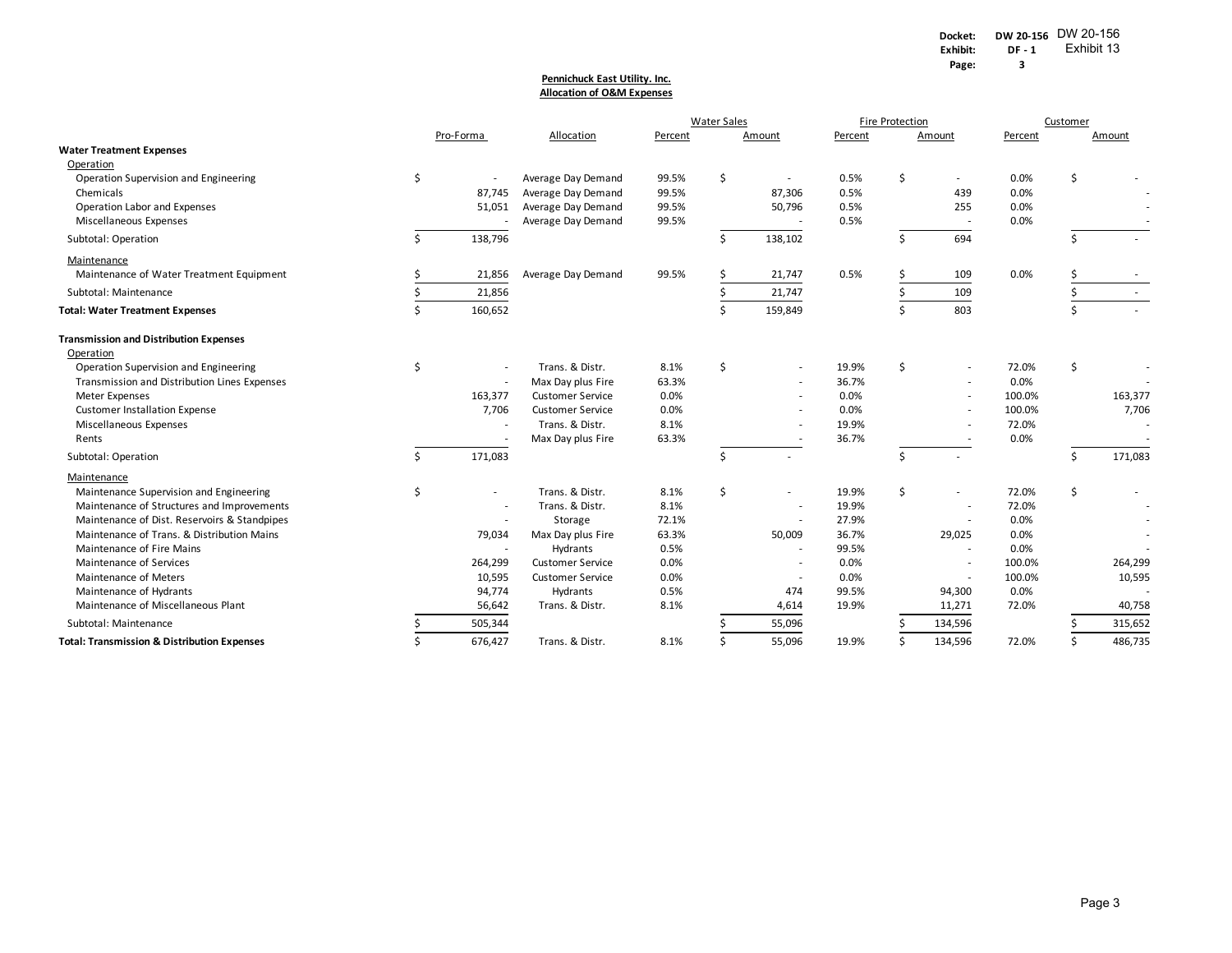#### **Pennichuck East Utility. Inc. Allocation of O&M Expenses**

|                                                  |    |           |                         |         | <b>Water Sales</b> |                          | Fire Protection |    |                          | Customer |    |           |
|--------------------------------------------------|----|-----------|-------------------------|---------|--------------------|--------------------------|-----------------|----|--------------------------|----------|----|-----------|
|                                                  |    | Pro-Forma | Allocation              | Percent |                    | Amount                   | Percent         |    | Amount                   | Percent  |    | Amount    |
| <b>Customer Accounts Expenses</b>                |    |           |                         |         |                    |                          |                 |    |                          |          |    |           |
| Operation                                        |    |           |                         |         |                    |                          |                 |    |                          |          |    |           |
| Supervision                                      | \$ |           | <b>Customer Service</b> | 0.0%    | \$                 |                          | 0.0%            | \$ | $\sim$                   | 100.0%   | \$ |           |
| <b>Meter Reading Salaries</b>                    |    | 58,102    | <b>Customer Service</b> | 0.0%    |                    | $\overline{\phantom{a}}$ | 0.0%            |    | $\overline{\phantom{a}}$ | 100.0%   |    | 58,102    |
| Customer Records & Coll. Expenses-Labor          |    | 115,781   | <b>Customer Service</b> | 0.0%    |                    | $\overline{\phantom{a}}$ | 0.0%            |    |                          | 100.0%   |    | 115,781   |
| <b>Uncollectible Accounts</b>                    |    | 25,101    | <b>Customer Service</b> | 0.0%    |                    |                          | 0.0%            |    |                          | 100.0%   |    | 25,101    |
| Miscellaneous Customer Account Expense           |    |           | <b>Customer Service</b> | 0.0%    |                    |                          | 0.0%            |    |                          | 100.0%   |    |           |
| Subtotal: Operation                              |    | 198,984   |                         |         |                    |                          |                 |    |                          |          |    | 198,984   |
| <b>Total: Customer Accounts Expenses</b>         |    | 198,984   |                         |         |                    |                          |                 |    |                          |          |    | 198,984   |
| <b>Administrative and General Expenses</b>       |    |           |                         |         |                    |                          |                 |    |                          |          |    |           |
| Operation                                        |    |           |                         |         |                    |                          |                 |    |                          |          |    |           |
| Administrative and General Salaries              | \$ | $\sim$    | Total O&M               | 74.2%   | Ś                  | $\overline{\phantom{a}}$ | 4.5%            | Ś. | $\sim$                   | 21.3%    | \$ |           |
| Office Supplies and Other Expenses               |    | 7,298     | Total O&M               | 74.2%   |                    | 5,415                    | 4.5%            |    | 331                      | 21.3%    |    | 1,552     |
| Administrative Expenses Transferred              |    |           | Total O&M               | 74.2%   |                    | $\sim$                   | 4.5%            |    | $\overline{\phantom{a}}$ | 21.3%    |    |           |
| Outside Services Employed                        |    | 18,316    | Total O&M               | 74.2%   |                    | 13,590                   | 4.5%            |    | 831                      | 21.3%    |    | 3,895     |
| Property Insurance                               |    | 113,306   | Plant In Service        | 66.7%   |                    | 75,549                   | 18.8%           |    | 21,288                   | 14.5%    |    | 16,470    |
| <b>Injuries and Damages</b>                      |    |           | Total O&M               | 74.2%   |                    | ٠                        | 4.5%            |    | $\overline{\phantom{a}}$ | 21.3%    |    |           |
| <b>Employee Pension and Benefits</b>             |    |           | Total O&M               | 74.2%   |                    |                          | 4.5%            |    |                          | 21.3%    |    |           |
| <b>Regulatory Commission Expenses</b>            |    | 35,170    | Total O&M               | 74.2%   |                    | 26,095                   | 4.5%            |    | 1,596                    | 21.3%    |    | 7,479     |
| Miscellaneous General Expenses                   |    | 2,434,683 | Total O&M               | 74.2%   |                    | 1,806,474                | 4.5%            |    | 110,489                  | 21.3%    |    | 517,719   |
| Rents                                            |    |           | Total O&M               | 74.2%   |                    |                          | 4.5%            |    |                          | 21.3%    |    |           |
| Subtotal: Operation                              | Ś. | 2,608,773 |                         |         |                    | 1,927,123                |                 |    | 134,536                  |          | \$ | 547,114   |
| Maintenance                                      |    |           |                         |         |                    |                          |                 |    |                          |          |    |           |
| Maintenance of General Plant                     |    | $\sim$    | Total O&M               | 74.2%   |                    | $\overline{\phantom{a}}$ | 4.5%            |    | ٠                        | 21.3%    |    |           |
| Subtotal: Maintenance                            |    |           |                         |         |                    |                          |                 |    |                          |          |    |           |
| <b>Total Administrative and General Expenses</b> |    | 2,608,773 |                         |         |                    | 1,927,123                |                 |    | 134,536                  |          |    | 547,114   |
| <b>Total Operation and Maintenance Expenses</b>  |    | 5,833,508 | <b>Total O&amp;M</b>    | 74.1%   |                    | 4,319,796                | 4.8%            |    | 280,879                  | 21.1%    |    | 1,232,833 |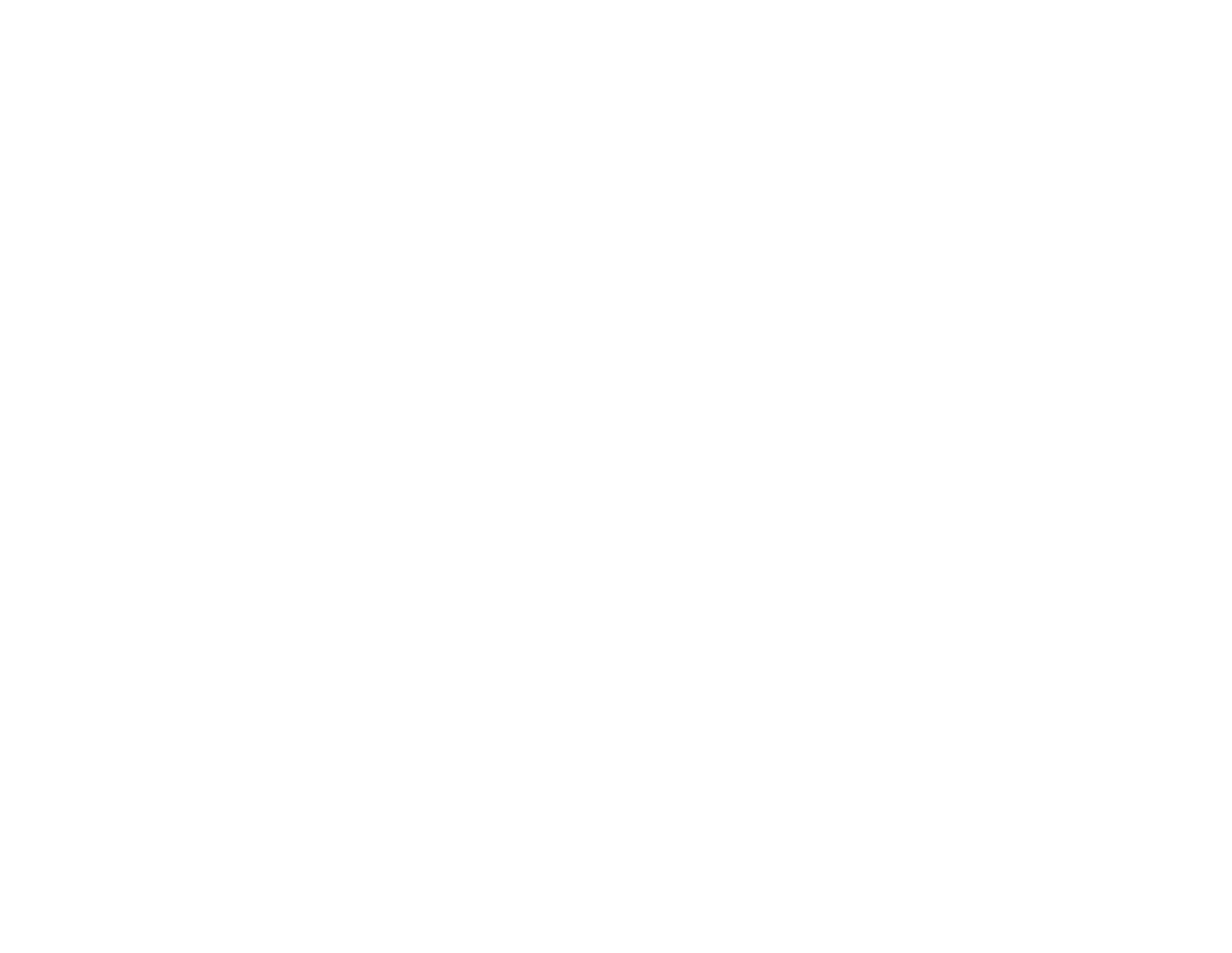#### **Allocation of Depreciation Pennichuck East Utility. Inc.**

|                                             |           |           |                         |         | <b>Water Sales</b> |                          | Fire Protection |    |                          | Customer |    |         |
|---------------------------------------------|-----------|-----------|-------------------------|---------|--------------------|--------------------------|-----------------|----|--------------------------|----------|----|---------|
|                                             |           | Pro-Forma | Allocation              | Percent |                    | Amount                   | Percent         |    | Amount                   | Percent  |    | Amount  |
| <b>Depreciation</b>                         |           |           |                         |         |                    |                          |                 |    |                          |          |    |         |
| Organization                                | $1\%$ \$  | 15,284    | <b>Customer Service</b> | 0.0%    | \$                 | ٠                        | 0.0%            | \$ | $\overline{\phantom{a}}$ | 100.0%   | \$ | 15,284  |
| Franchise                                   | 0%        | 3,494     | <b>Customer Service</b> | 0.0%    |                    |                          | 0.0%            |    | $\overline{\phantom{a}}$ | 100.0%   |    | 3,494   |
| S & I: Supply & Pumping                     | 12%       | 192,328   | Average Day Demand      | 99.5%   |                    | 191,366                  | 0.5%            |    | 962                      | 0.0%     |    |         |
| Collecting & Impounding Reserv.             | 0%        |           | Average Day Demand      | 99.5%   |                    |                          | 0.5%            |    | $\overline{\phantom{a}}$ | 0.0%     |    |         |
| Lake, River & Other Intake                  | 0%        |           | Average Day Demand      | 99.5%   |                    |                          | 0.5%            |    | $\overline{\phantom{a}}$ | 0.0%     |    |         |
| Wells & Springs                             | 6%        | 91,764    | Average Day Demand      | 99.5%   |                    | 91,305                   | 0.5%            |    | 459                      | 0.0%     |    |         |
| <b>Infiltration Galleries &amp; Tunnels</b> | 0%        |           | Average Day Demand      | 99.5%   |                    |                          | 0.5%            |    | $\overline{\phantom{a}}$ | 0.0%     |    |         |
| <b>Supply Mains</b>                         | 1%        | 8,618     | Average Day Demand      | 99.5%   |                    | 8,575                    | 0.5%            |    | 43                       | 0.0%     |    |         |
| Power Generation Equipment                  | 3%        | 39,459    | Average Day Demand      | 99.5%   |                    | 39,262                   | 0.5%            |    | 197                      | 0.0%     |    | ۰.      |
| Pumping Equipment                           | 6%        | 91,864    | Average Day Demand      | 99.5%   |                    | 91,405                   | 0.5%            |    | 459                      | 0.0%     |    |         |
| <b>Water Treatment Equipment</b>            | 5%        | 81,771    | Average Day Demand      | 99.5%   |                    | 81,362                   | 0.5%            |    | 409                      | 0.0%     |    |         |
| Distribution Reserv. & Standpipes           | 2%        | 37,614    | Storage                 | 72.1%   |                    | 27,120                   | 27.9%           |    | 10,494                   | 0.0%     |    |         |
| T&D Mains Providing Fire Protection         | 31%       | 483,720   | Max Day plus Fire       | 63.3%   |                    | 306,072                  | 36.7%           |    | 177,648                  | 0.0%     |    | ٠       |
| T&D Mains Not Providing Fire Protection     | 12%       | 190,569   | Average Day Demand      | 99.5%   |                    | 189,617                  | 0.5%            |    | 953                      | 0.0%     |    |         |
| Services                                    | 11%       | 165,428   | <b>Customer Service</b> | 0.0%    |                    | $\sim$                   | 0.0%            |    | $\overline{\phantom{a}}$ | 100.0%   |    | 165,428 |
| Meters & Meter Installation                 | 6%        | 85,713    | <b>Customer Service</b> | 0.0%    |                    |                          | 0.0%            |    | $\sim$                   | 100.0%   |    | 85,713  |
| Hydrants                                    | 1%        | 22,095    | Hydrants                | 0.5%    |                    | 110                      | 99.5%           |    | 21,985                   | 0.0%     |    |         |
| Other Plant & Misc. Equipment               | 0%        | 1,769     | Depreciation            | 68.0%   |                    | 1,202                    | 14.1%           |    | 250                      | 17.9%    |    | 316     |
| Office Furniture & Equipment                | 0%        |           | Depreciation            | 68.0%   |                    | $\sim$                   | 14.1%           |    | $\overline{\phantom{a}}$ | 17.9%    |    |         |
| <b>Transportation Equipment</b>             | 0%        |           | Depreciation            | 68.0%   |                    | $\overline{\phantom{a}}$ | 14.1%           |    | $\overline{\phantom{a}}$ | 17.9%    |    | ٠       |
| <b>Stores Equipment</b>                     | 0%        |           | Depreciation            | 68.0%   |                    | ٠                        | 14.1%           |    | $\overline{\phantom{a}}$ | 17.9%    |    |         |
| Tools, Shop & Garage Equip.                 | 0%        | 211       | Depreciation            | 68.0%   |                    | 143                      | 14.1%           |    | 30                       | 17.9%    |    | 38      |
| Laboratory Equipment                        | 0%        | 480       | Depreciation            | 68.0%   |                    | 326                      | 14.1%           |    | 68                       | 17.9%    |    | 86      |
| Power Operated Equipment                    | 0%        |           | Depreciation            | 68.0%   |                    |                          | 14.1%           |    | $\overline{\phantom{a}}$ | 17.9%    |    |         |
| Communications Equipment                    | 2%        | 27,710    | Depreciation            | 68.0%   |                    | 18,835                   | 14.1%           |    | 3,921                    | 17.9%    |    | 4,954   |
| Miscellaneous Equipment                     | 1%        | 8,413     | Depreciation            | 68.0%   |                    | 5,719                    | 14.1%           |    | 1,190                    | 17.9%    |    | 1,504   |
| Other Tangible Plant                        | 0%        | 942       | Depreciation            | 68.0%   |                    | 640                      | 14.1%           |    | 133                      | 17.9%    |    | 168     |
| Adjustment                                  | 0%        | (27)      | Depreciation            | 68.0%   |                    | (18)                     | 14.1%           |    | (4)                      | 17.9%    |    | (5)     |
| <b>Total Depreciation</b>                   | 100%<br>Ŝ | 1,549,219 | Depreciation            | 68.0%   | Ś                  | 1,053,042                | 14.1%           |    | 219,196                  | 17.9%    |    | 276,981 |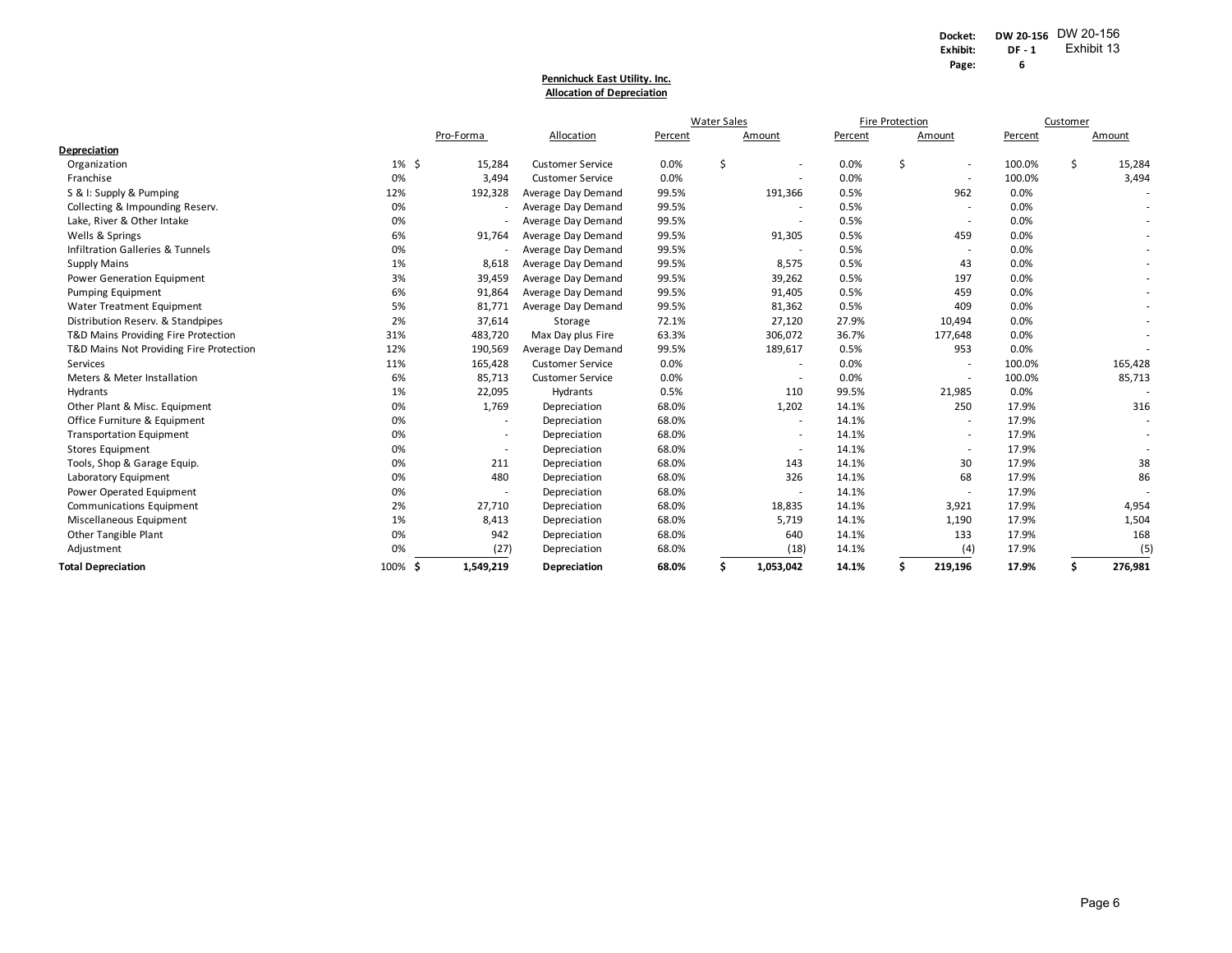#### **Explanation of Allocations Pennichuck East Utility. Inc.**

|                             | <b>Water Service</b>                                   | Fire Prot.                         | Customer                            | Total  |                                            |                                                                                                                      |
|-----------------------------|--------------------------------------------------------|------------------------------------|-------------------------------------|--------|--------------------------------------------|----------------------------------------------------------------------------------------------------------------------|
| Average Day Demand          | 99.5%                                                  | 0.5%                               | 0.0%                                | 100.0% |                                            | Facilities used to meet average demands or maximum day water                                                         |
| Max Day plus Fire           | 63.3%                                                  | 36.7%                              | 0.0%                                | 100.0% |                                            | Facilities Used for Maximum Day plus Fire                                                                            |
|                             | Maximum Day<br><b>Fire Demand</b><br>Max Day Plus Fire | Gal/Min<br>3,446<br>2,000<br>5,446 | Percent<br>63.3%<br>36.7%<br>100.0% |        | Product/Purch                              | $1000$ gal/yr<br>603,710<br>50,309 1000 gal/month avg<br>66,912 1000 gal max month<br>1.33 max month<br>3.00 max day |
| <b>Customer Service</b>     | 0.0%                                                   | 0.0%                               | 100.0%                              | 100.0% | All Customer Service                       |                                                                                                                      |
| Depreciation                | 68.0%                                                  | 14.1%                              | 17.9%                               | 100.0% | Based on all allocable Depreciation Items  |                                                                                                                      |
| Composite Allocation        | 71.1%                                                  | 10.3%                              | 18.5%                               | 100.0% | Based on all allocable expenses            |                                                                                                                      |
| Total O&M                   | 74.2%                                                  | 4.5%                               | 21.3%                               | 100.0% | Based on all allocable O&M Expenses        |                                                                                                                      |
| Hydrants                    | 0.5%                                                   | 99.5%                              | 0.0%                                | 100.0% | For Hydrants                               |                                                                                                                      |
| Plant In Service            | 66.7%                                                  | 18.8%                              | 14.5%                               | 100.0% | Based on all allocable Utility Plant Items |                                                                                                                      |
| Storage                     | 72.1%                                                  | 27.9%                              | 0.0%                                | 100.0% | For Storage Facilities                     |                                                                                                                      |
|                             | Maximum Hour<br>Fire Demand<br>Total                   | Gal/Min<br>5,169<br>2,000<br>7,169 | Percent<br>72.1%<br>27.9%<br>100.0% |        | Assume Max Hour = 1.5 X Max Day            |                                                                                                                      |
| Transmission & Distribution | 8.1%                                                   | 19.9%                              | 72.0%                               | 100.0% | General T&D O&M Expenses                   |                                                                                                                      |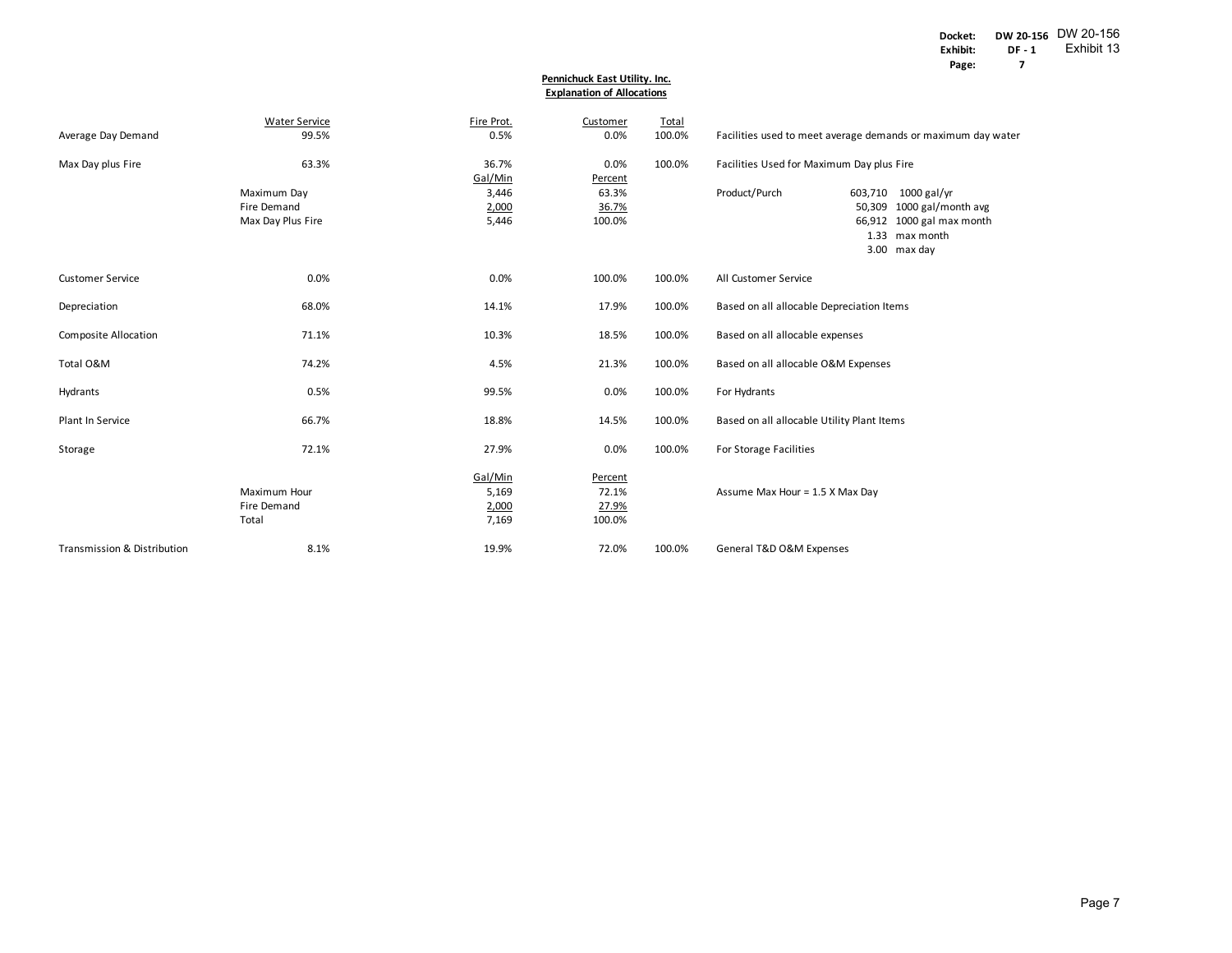| Docket:  | DW 20-156 |
|----------|-----------|
| Exhibit: | DF - 1    |
| Page:    | 1         |

# **Retail Units of Service Pennichuck East Utility. Inc.**

| Monthly | No. of Meters   | No. of Bills | Cost Factor | Meter Equivs.            | Flow Factor | Cap. Equivs. |
|---------|-----------------|--------------|-------------|--------------------------|-------------|--------------|
| 5/8"    | 7,629           | 91,548       | 1.00        | 7,629                    | 1.00        | 7,629        |
| 3/4"    | 66              | 792          | 1.28        | 85                       | 1.50        | 99           |
| 1"      | 140             | 1,680        | 2.52        | 352                      | 2.50        | 350          |
| 11/2"   | 45              | 540          | 4.97        | 224                      | 5.00        | 225          |
| 2"      | 43              | 516          | 5.56        | 239                      | 8.00        | 344          |
| 3"      | 4               | 48           | 25.96       | 104                      | 16.00       | 64           |
| 4"      | $\qquad \qquad$ |              | 60.40       | $\overline{\phantom{0}}$ | 25.00       |              |
| 6"      | $\qquad \qquad$ |              | 84.51       |                          | 50.00       |              |
|         | 7,927           | 95,124       |             | 8,633                    |             | 8,711        |

Billable Water Consumption 687,005

Ccf/year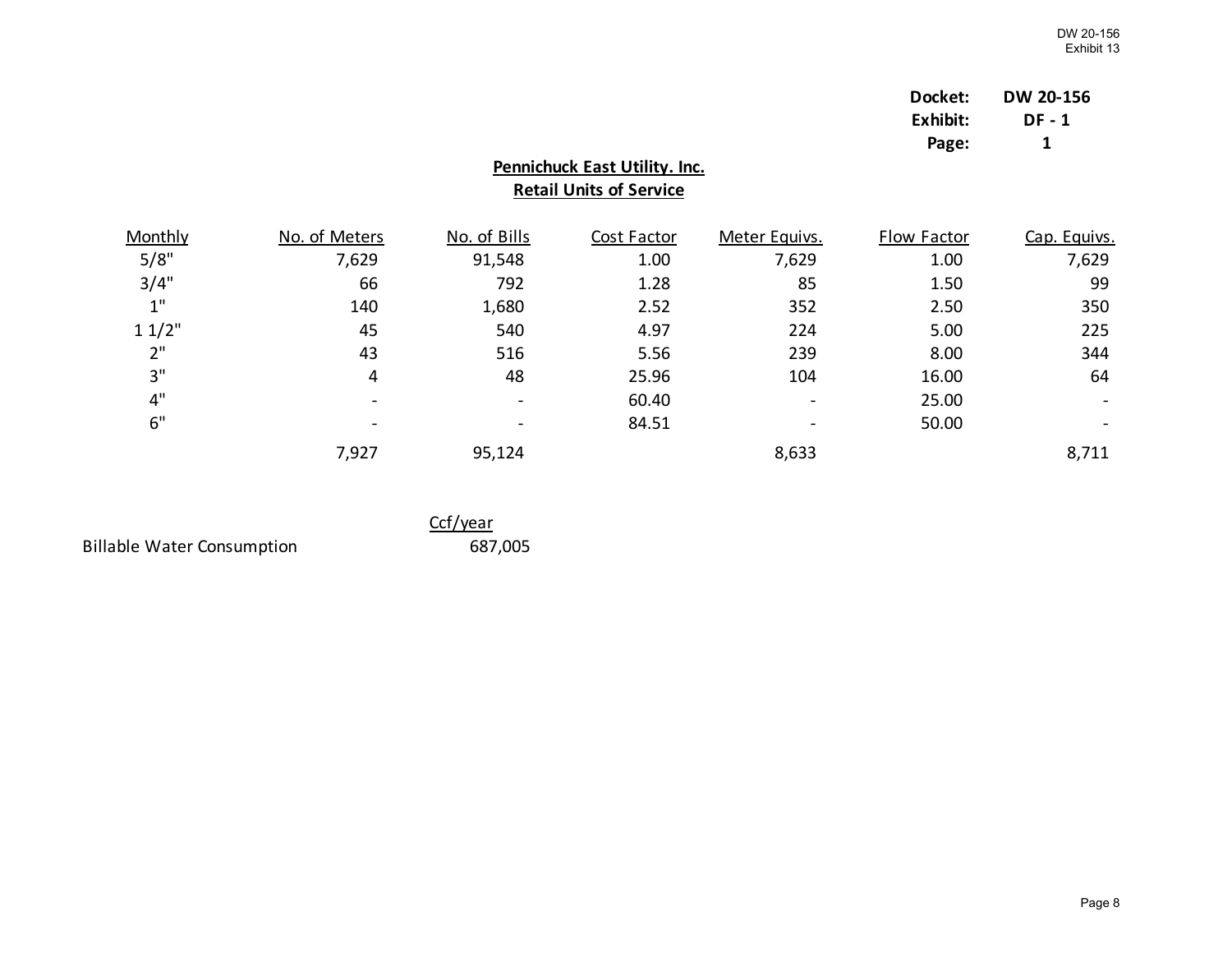| Docket:  | DW 20-156 |
|----------|-----------|
| Exhibit: | DF - 2    |
| Page:    | 2         |

# **Pennichuck East Utility. Inc. Fire Protection Units of Service**

|                   |               |                  |                        | Settlement Rate     |     |            |
|-------------------|---------------|------------------|------------------------|---------------------|-----|------------|
|                   |               |                  | <b>Settlement Rate</b> | per Month per       |     | Settlement |
| <b>Inch Feet</b>  |               | Hydrants         | per month In-ft        | Hydant              |     | Revenues   |
| Londonderry       | 1,951,858     | 201              | \$<br>0.01062          | $19.65 \; \simeq$   |     | 296,130    |
| Pelham            | 461,000       | 36               | \$<br>0.01062          | $19.65 \; \text{S}$ |     | 67,236     |
| Litchfield        | 2,665,012     | 248              | \$<br>0.01062          | 19.65               | \$  | 398,094    |
| <b>Bow</b>        | 10,775        | 5                | \$<br>0.01062          | 19.65               | \$  | 2,552      |
| Windham           | 235,199       | 41               | \$<br>0.01062          | 19.65               | \$  | 39,640     |
| <b>Birch Hill</b> | 73,641        | 6                | \$<br>0.01062          | 19.65               | -\$ | 10,799     |
| Exeter            | 30,923        | $\boldsymbol{6}$ | \$<br>0.01062          | 19.65               | \$  | 5,355      |
| Lee               | 22,508        | $\overline{7}$   | \$<br>0.01062          | 19.65               | -\$ | 4,519      |
| Raymond           | 97,666        | $12 \; \xi$      | 0.01062                | $19.65$ \$          |     | 15,276     |
| Total: Inch Feet  | 5,548,582     | 562              |                        |                     |     |            |
|                   | <b>Number</b> | Factor *         | Equivs.                | Percent             |     |            |
| Public            |               |                  |                        |                     |     |            |
| Hydrants          | 562           | 111.3            | 62,556.7               | 72.65%              |     |            |
| Private           |               |                  |                        |                     |     |            |
| 11/2"             | 111           | 2.9              | 322.4                  |                     |     |            |
| 2"                | 83            | 6.2              | 513.8                  |                     |     |            |
| 3"                | $\mathbf 0$   | 18.0             | 0.0                    |                     |     |            |
| 4"                | 22            | 38.3             | 843.0                  |                     |     |            |
| 6"                | 48            | 111.3            | 5,342.9                |                     |     |            |
| 8"                | 30            | 237.2            | 7,116.2                |                     |     |            |
| 10"               | $\pmb{0}$     | 426.6            | 0.0                    |                     |     |            |
| 12"               | 3             | 689.0            | 2,067.1                |                     |     |            |
| Hydrants          | 66            | 111.3            | 7,346.5                |                     |     |            |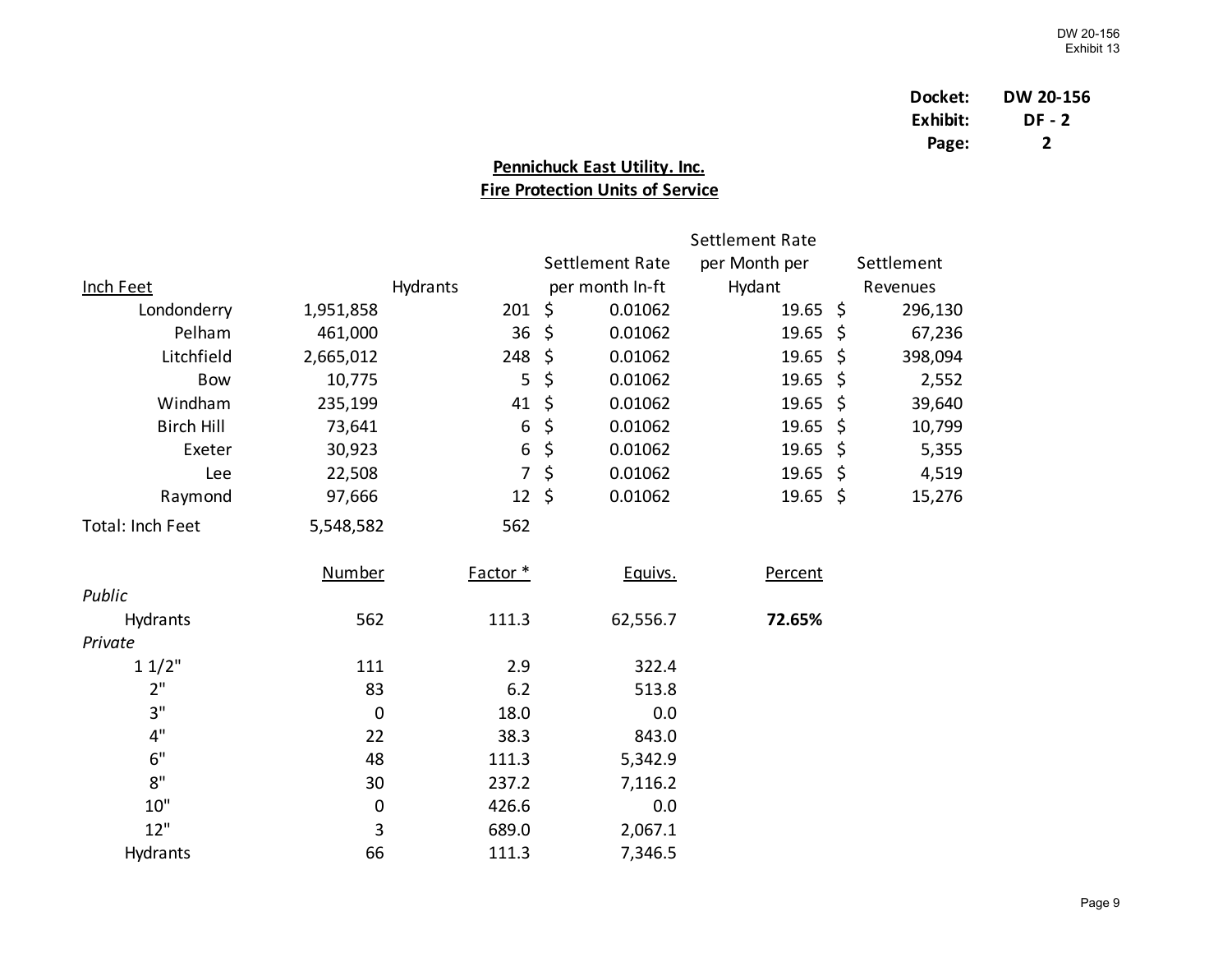| Subtotal: Private | 363 | 23,552.0 | 27.35%  |
|-------------------|-----|----------|---------|
| <b>Total</b>      |     | 86,108.8 | 100.00% |

\* Nominal size to the 2.63 power.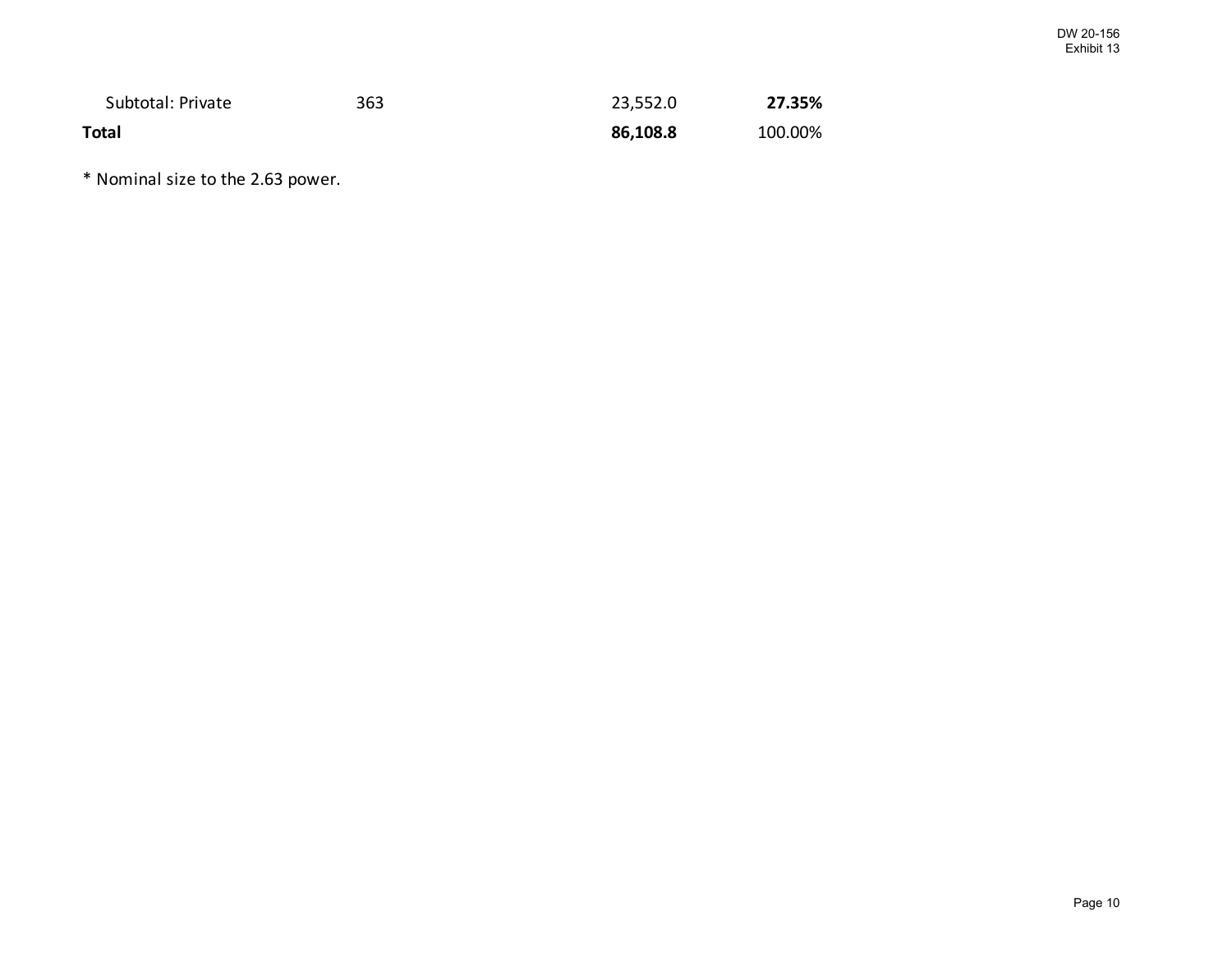# **Docket: DW 20-156 Exhibit: DF - 3 Page: 1**

# **Pennichuck East Utility. Inc. Calculation of Fire Protection Charges**

| <b>Total Fire Protection Allocation (a)</b><br>Hydrants O&M | \$<br>1,048,275<br>94,300 |                                              |
|-------------------------------------------------------------|---------------------------|----------------------------------------------|
| Plus O&M Admin                                              | 42.171                    | Based on General & Admin % of Total = 42.65% |
| Hydrants Cap.                                               | 61,282                    | Based on Hydrant % of Fire Assets: 11.31%    |
| <b>Hydrants Taxes</b>                                       | 24,333                    |                                              |
| Total Direct Hydrant (b)                                    | \$<br>222,087             |                                              |
| Net Non-Hydrant Fire (a) - (b)                              | \$<br>826,187             |                                              |
|                                                             | Percent                   | Revenue                                      |
| <b>Allocation Between Public and Private</b>                | Allocated *               | Required                                     |
| <b>Public Fire Service</b>                                  | 72.65%                    | \$<br>600,213                                |
| Private Fire Service                                        | 27.35%                    | 225,975                                      |
| Total                                                       | 100.0%                    | \$<br>826,187                                |

\* From Units of Service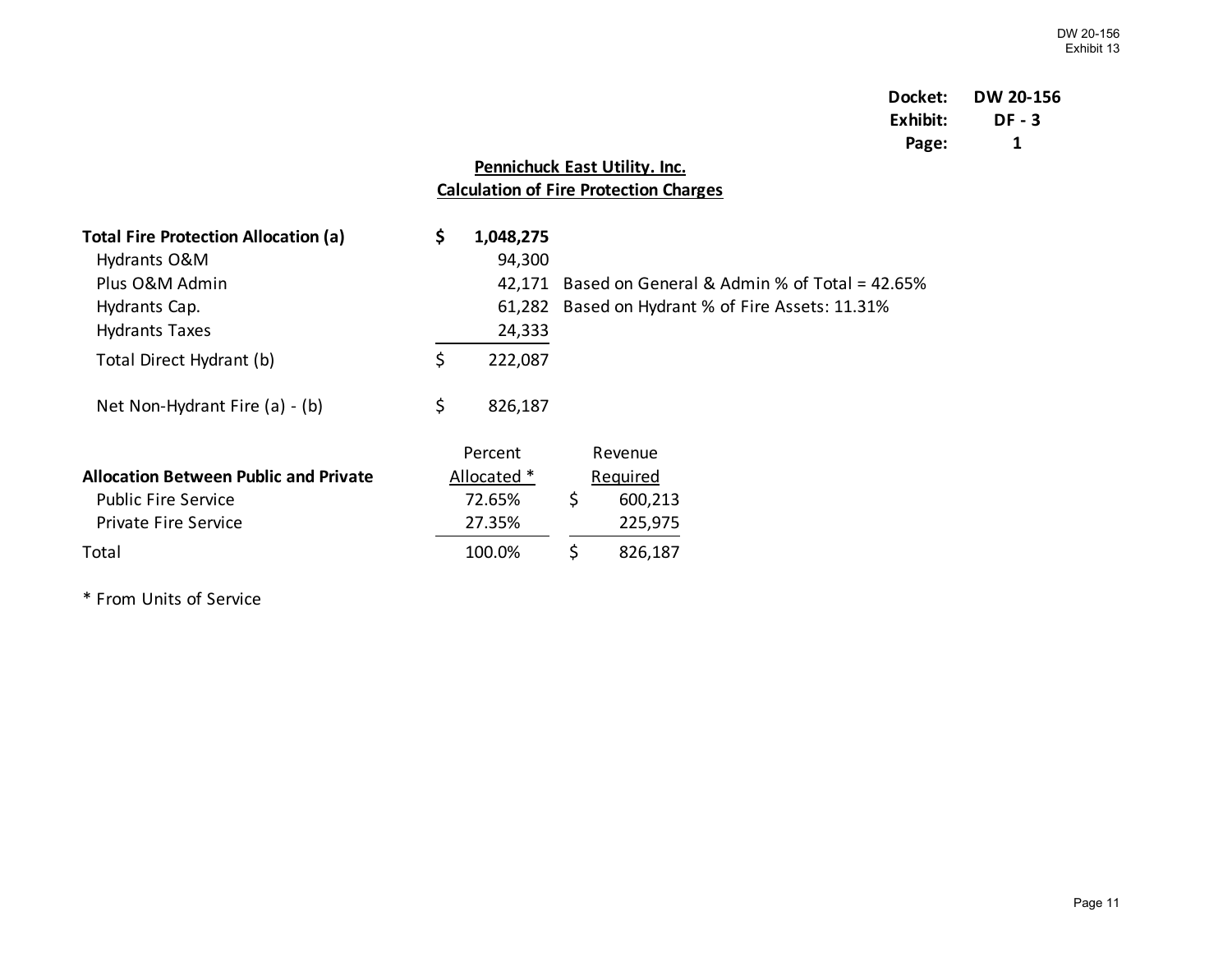# **Docket: DW 20-156 Exhibit: DF - 3 Page: 2**

## **Pennichuck East Utility. Inc. Calculation of Fire Protection Charges**

| <b>Public Fire Service</b>                  |               |                                                |
|---------------------------------------------|---------------|------------------------------------------------|
| <b>Total Costs Allocated to Public Fire</b> | \$<br>822,300 |                                                |
| <b>Hydrant Maintenance Charge</b>           |               |                                                |
| <b>Hydrant Allocation</b>                   | \$<br>222,087 | <b>Direct Hydrant Costs</b>                    |
| Hydrants                                    | 562           |                                                |
| Annual \$/Hydrant Cost                      | \$<br>395.17  |                                                |
| Per Month                                   | \$<br>32.93   |                                                |
| <b>Inch-Foot Charge</b>                     |               |                                                |
| Inch-Foot Allocation                        | \$            | 600,213 Public Fire (Excluding Direct Hydrant) |
| Inch-Feet                                   | 5,548,582     |                                                |
| Annual \$/Inch-Foot                         | \$<br>0.1082  |                                                |
| Per Month                                   | \$<br>0.0090  |                                                |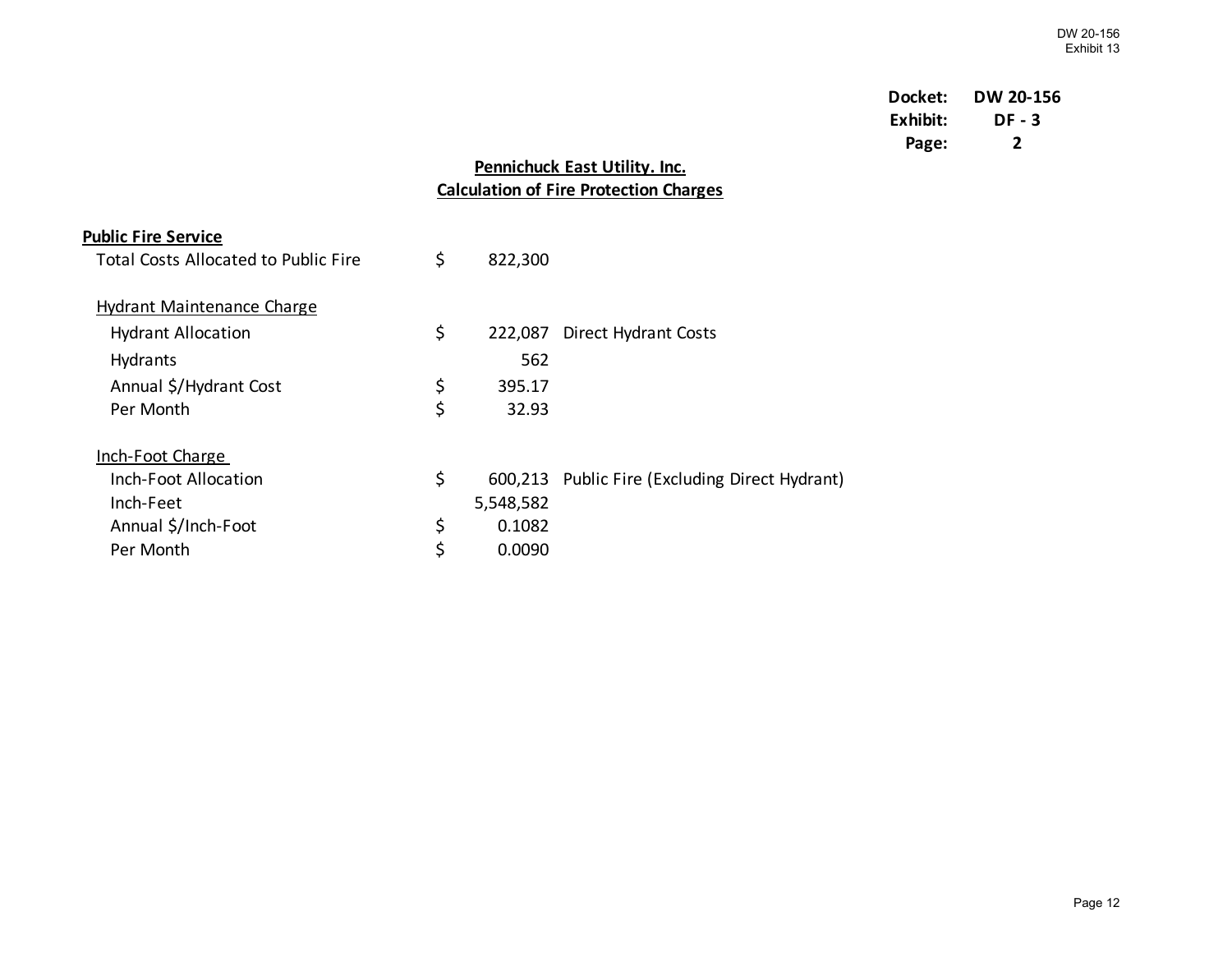# **Docket: DW 20-156 Exhibit: DF - 3 Page: 3**

# **Pennichuck East Utility. Inc. Calculation of Fire Protection Charges**

## **Private Fire Service**

| <b>Allocated Cost</b> | 225,975           |                                   |
|-----------------------|-------------------|-----------------------------------|
|                       | $\hspace{0.05cm}$ | \$9.59 per 1" equivalent per year |
| Number of Equivs      | 23,552.0          |                                   |

|                     |               | Demand           | <b>Billing</b> | Monthly       |
|---------------------|---------------|------------------|----------------|---------------|
| <b>Service Size</b> | <b>Factor</b> | Charge           | <b>Charge</b>  | <b>Charge</b> |
| 11/2"               | 2.9           | \$<br>2.32<br>\$ | 3.77<br>Ŝ.     | 6.09          |
| 2"                  | 6.2           | 4.95             | 3.77           | 8.72          |
| 3"                  | 18.0          | 14.38            | 3.77           | 18.14         |
| 4"                  | 38.3          | 30.64            | 3.77           | 34.40         |
| 6"                  | 111.3         | 89.00            | 3.77           | 92.77         |
| 8"                  | 237.2         | 189.66           | 3.77           | 193.43        |
| 10"                 | 426.6         | 341.08           | 3.77           | 344.84        |
| 12"                 | 689.0         | 550.93           | 3.77           | 554.70        |
| Hydrants            | 111.3         | 89.00            | 3.77           | 92.77         |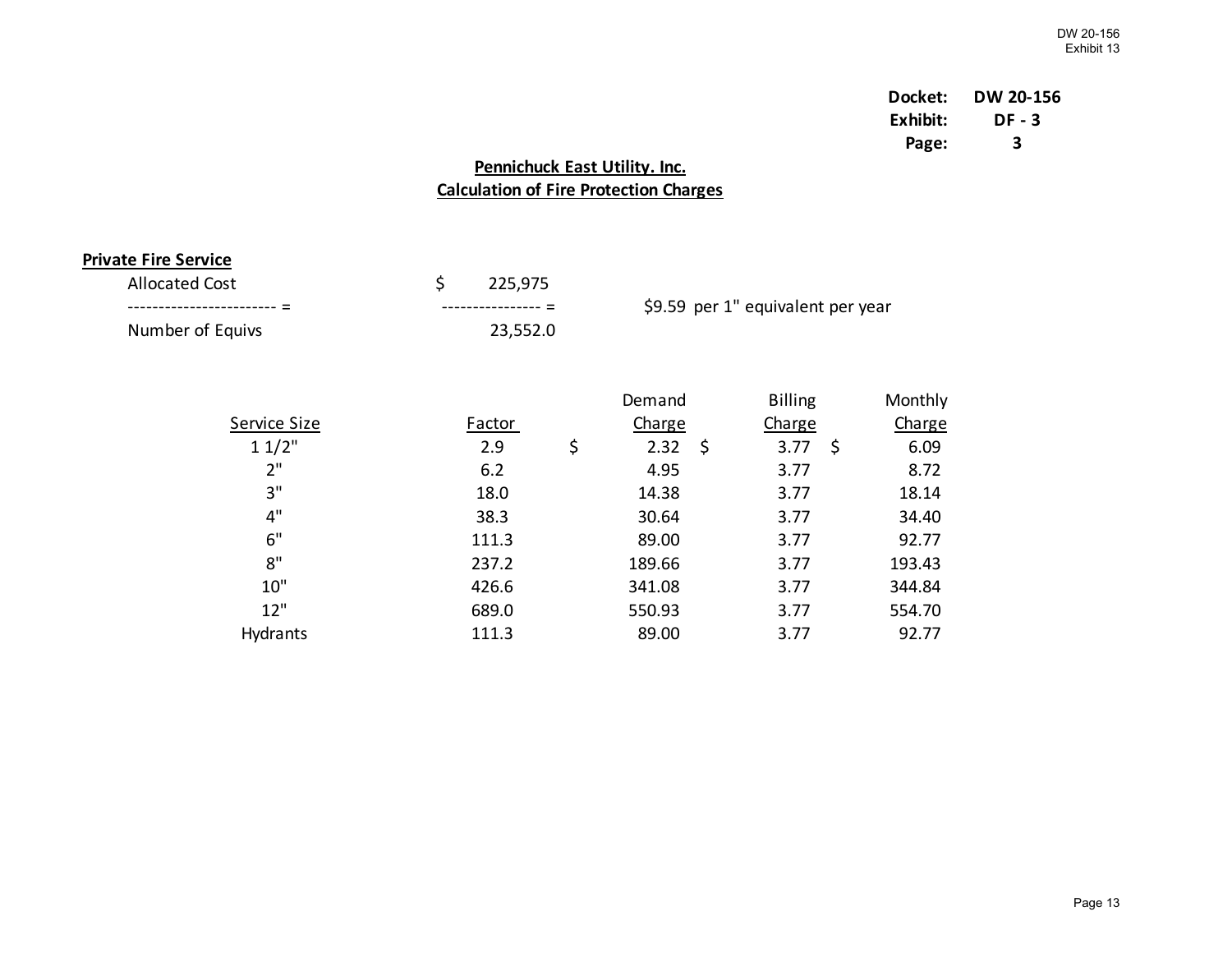| Docket:  | DW 20-156 |
|----------|-----------|
| Exhibit: | DF - 4    |
| Page:    | 1         |

## **Summary of Customer Expense Allocations Pennichuck East Utility. Inc.**

|                                              | Customer  |                              |         | METERS/SERVICES |           |         | <b>BILLINGS</b> |          |
|----------------------------------------------|-----------|------------------------------|---------|-----------------|-----------|---------|-----------------|----------|
| <b>Required from Customer Charges</b>        | Total *   | Allocation                   | Percent |                 | Amount    | Percent |                 | Amount   |
| Operation & Maintenance                      | 1,232,833 | Customer O&M                 | 71.0%   |                 | 875,086   | 29.0%   |                 | 357,750  |
| Amortization                                 | 9,347     | <b>Customer Depreciation</b> | 100.0%  |                 | 9,347     | 0.0%    |                 |          |
| Taxes - Federal & State                      | 4,425     | All Customer Expenses        | 80.1%   |                 | 3,542     | 19.9%   |                 | 883      |
| Taxes - Property                             | 164.558   | <b>Customer Plant</b>        | 100.0%  |                 | 164,558   | 0.0%    |                 |          |
| Operating Expense Contingency                | 59.025    | Customer O&M                 | 71.0%   |                 | 41,897    | 29.0%   |                 | 17,128   |
| Debt Service Revenue Requirement             | 278,881   | <b>Customer Plant</b>        | 100.0%  |                 | 278,881   | 0.0%    |                 | $\sim$   |
| City Bond Fixed Revenue Requirement          | 134.644   | <b>Customer Plant</b>        | 100.0%  |                 | 134,644   | 0.0%    |                 |          |
| Less Other Revenues                          | (5, 594)  | All Customer Expenses        | 80.1%   |                 | (4, 478)  | 19.9%   |                 | (1, 116) |
| <b>Total: Required from Customer Charges</b> | 1,878,119 | All Customer Expenses        | 80.1%   |                 | 1,503,476 | 19.9%   |                 | 374,645  |

\* From allocation of O&M, Plant & Depreciation allocated to Customer Costs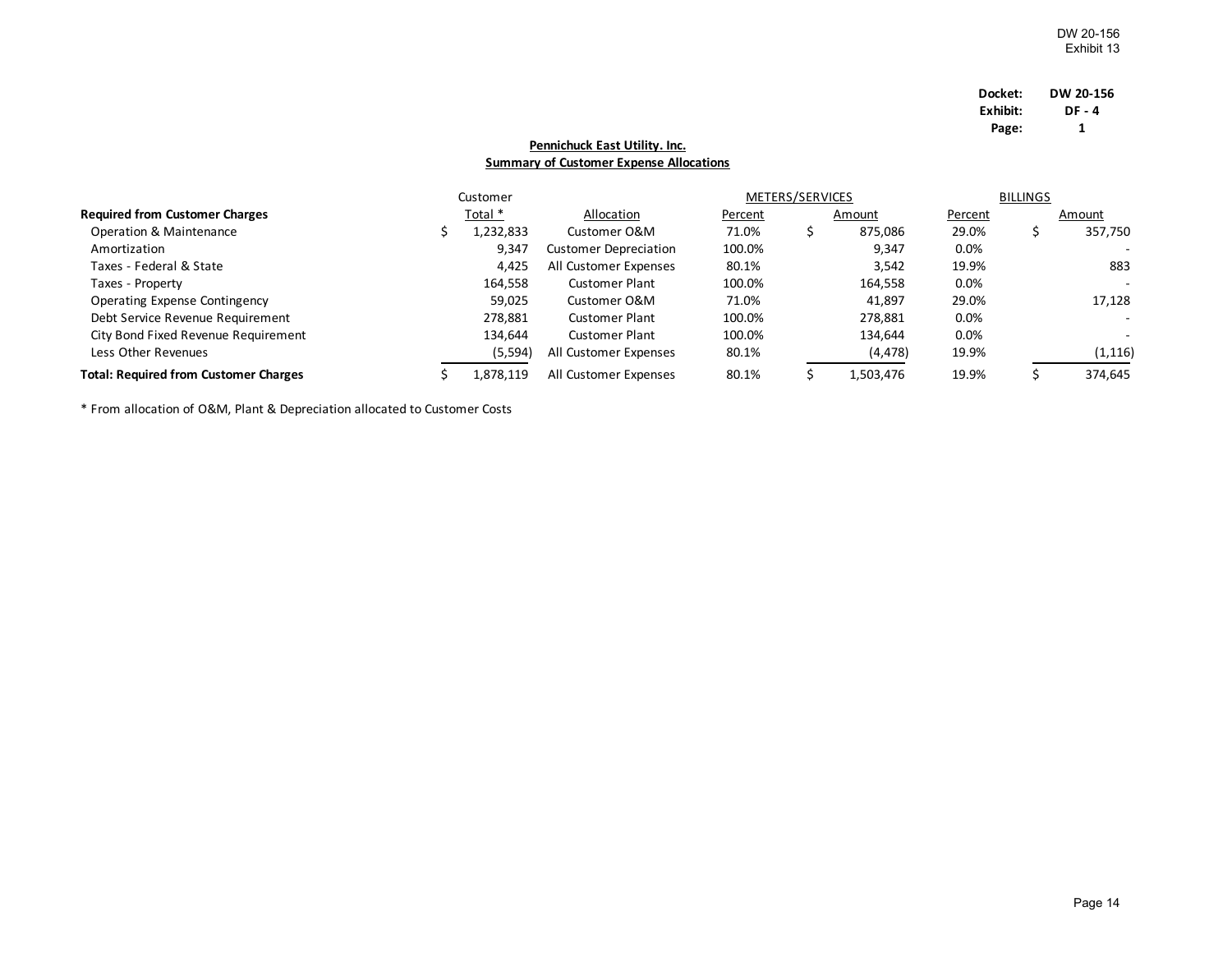| Docket:  | DW 20-156 |
|----------|-----------|
| Exhibit: | DF - 4    |
| Page:    | 2         |

## **Pennichuck East Utility. Inc. Allocation of Customer Expenses**

|                                                        |    | Customer |                    |         | METERS/SERVICES |         | <b>BILLINGS</b> |    |         |
|--------------------------------------------------------|----|----------|--------------------|---------|-----------------|---------|-----------------|----|---------|
|                                                        |    | Total    | Allocation         | Percent |                 | Amount  | Percent         |    | Amount  |
| <b>Transmission and Distribution Expenses</b>          |    |          |                    |         |                 |         |                 |    |         |
| Operation                                              |    |          |                    |         |                 |         |                 |    |         |
| Operation Supervision and Engineering                  | \$ |          | Meter              | 100.0%  | \$              |         | 0.0%            | \$ |         |
| Transmission and Distribution Lines Expenses           |    |          | Meter              | 100.0%  |                 |         | 0.0%            |    |         |
| Meter Expenses                                         |    | 163,377  | Meter              | 100.0%  |                 | 163,377 | 0.0%            |    |         |
| <b>Customer Installation Expense</b>                   |    | 7,706    | Meter              | 100.0%  |                 | 7,706   | 0.0%            |    |         |
| Miscellaneous Expenses                                 |    |          | Meter              | 100.0%  |                 |         | 0.0%            |    |         |
| Rents                                                  |    |          | Meter              | 100.0%  |                 |         | 0.0%            |    |         |
| Subtotal: Operation                                    | Ś. | 171,083  |                    |         | \$              | 171,083 |                 | \$ |         |
| Maintenance                                            |    |          |                    |         |                 |         |                 |    |         |
| Maintenance Supervision and Engineering                | \$ |          | Meter              | 100.0%  | \$              |         | 0.0%            | \$ |         |
| Maintenance of Structures and Improvements             |    |          | Meter              | 100.0%  |                 |         | 0.0%            |    |         |
| Maintenance of Dist. Reservoirs & Standpipes           |    |          | Meter              | 100.0%  |                 |         | 0.0%            |    |         |
| Maintenance of Trans, & Distribution Mains             |    |          | Meter              | 100.0%  |                 |         | 0.0%            |    |         |
| Maintenance of Fire Mains                              |    |          | Meter              | 100.0%  |                 |         | 0.0%            |    |         |
| <b>Maintenance of Services</b>                         |    | 264,299  | Meter              | 100.0%  |                 | 264,299 | 0.0%            |    |         |
| Maintenance of Meters                                  |    | 10,595   | Meter              | 100.0%  |                 | 10,595  | 0.0%            |    |         |
| Maintenance of Hydrants                                |    |          | Meter              | 100.0%  |                 |         | 0.0%            |    |         |
| Maintenance of Miscellaneous Plant                     |    | 40,758   | Meter              | 100.0%  |                 | 40,758  | 0.0%            |    |         |
| Subtotal: Maintenance                                  | \$ | 315,652  |                    |         | \$              | 315,652 |                 | \$ |         |
| <b>Total: Transmission &amp; Distribution Expenses</b> | \$ | 486,735  |                    |         | \$              | 486,735 |                 | \$ |         |
| <b>Customer Accounts Expenses</b>                      |    |          |                    |         |                 |         |                 |    |         |
| Operation                                              |    |          |                    |         |                 |         |                 |    |         |
| Supervision                                            | \$ |          | Billing/Cust. Svc. | 0.0%    | \$              |         | 100.0%          | \$ |         |
| <b>Meter Reading Salaries</b>                          |    | 58,102   | Billing/Cust. Svc. | 0.0%    |                 |         | 100.0%          |    | 58,102  |
| Customer Records & Coll. Expenses-Labor                |    | 115,781  | Billing/Cust. Svc. | 0.0%    |                 |         | 100.0%          |    | 115,781 |
| Uncollectible Accounts                                 |    | 25,101   | Billing/Cust. Svc. | 0.0%    |                 |         | 100.0%          |    | 25,101  |
| Miscellaneous Customer Account Expense                 |    |          | Billing/Cust. Svc. | 0.0%    |                 |         | 100.0%          |    |         |
| Subtotal: Operation                                    | \$ | 198,984  |                    |         | \$              |         |                 |    | 198,984 |
| <b>Total: Customer Accounts Expenses</b>               | Ś  | 198,984  |                    |         | \$              |         |                 | Ś  | 198,984 |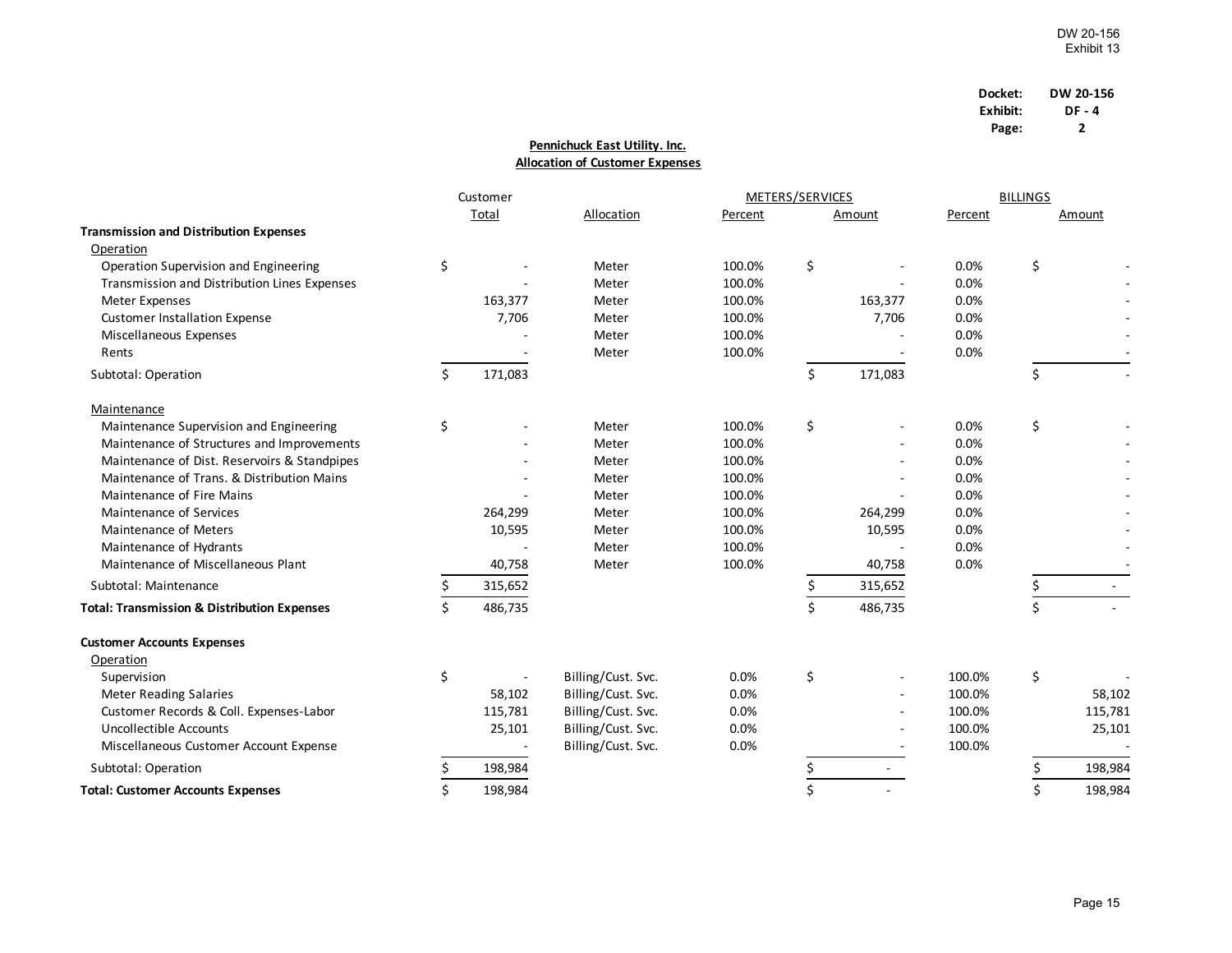| Docket:  | DW 20-156 |
|----------|-----------|
| Exhibit: | DF - 4    |
| Page:    | з         |

## **Allocation of Customer Expenses Pennichuck East Utility. Inc.**

|                                                  | Customer |                          |                         | METERS/SERVICES |     | <b>BILLINGS</b>          |         |    |         |
|--------------------------------------------------|----------|--------------------------|-------------------------|-----------------|-----|--------------------------|---------|----|---------|
|                                                  |          | <b>Total</b>             | Allocation              | Percent         |     | Amount                   | Percent |    | Amount  |
| <b>Administrative and General Expenses</b>       |          |                          |                         |                 |     |                          |         |    |         |
| Operation                                        |          |                          |                         |                 |     |                          |         |    |         |
| Administrative and General Salaries              | \$       |                          | Customer O&M            | 71.0%           | \$  | $\overline{\phantom{a}}$ | 29.0%   | \$ |         |
| Office Supplies and Other Expenses               |          | 1,552                    | Customer O&M            | 71.0%           |     | 1,102                    | 29.0%   |    | 450     |
| Administrative Expenses Transferred              |          |                          | Customer O&M            | 71.0%           |     |                          | 29.0%   |    |         |
| Outside Services Employed                        |          | 3,895                    | Customer O&M            | 71.0%           |     | 2,765                    | 29.0%   |    | 1,130   |
| Property Insurance                               |          | 16,470                   | Customer O&M            | 71.0%           |     | 11,690                   | 29.0%   |    | 4,779   |
| Injuries and Damages                             |          | $\overline{\phantom{a}}$ | Customer O&M            | 71.0%           |     | $\overline{\phantom{a}}$ | 29.0%   |    |         |
| <b>Employee Pension and Benefits</b>             |          |                          | Customer O&M            | 71.0%           |     |                          | 29.0%   |    |         |
| <b>Regulatory Commission Expenses</b>            |          | 7,479                    | Customer O&M            | 71.0%           |     | 5,308                    | 29.0%   |    | 2,170   |
| Miscellaneous General Expenses                   |          | 517,719                  | Customer O&M            | 71.0%           |     | 367,486                  | 29.0%   |    | 150,233 |
| Rents                                            |          |                          | Customer O&M            | 71.0%           |     |                          | 29.0%   |    |         |
| Subtotal: Operation                              | \$       | 547,114                  |                         |                 | \$. | 388,351                  |         | \$ | 158,763 |
| Maintenance                                      |          |                          |                         |                 |     |                          |         |    |         |
| Maintenance of General Plant                     |          |                          | Customer O&M            | 71.0%           | Ś.  |                          | 29.0%   | \$ |         |
| Subtotal: Maintenance                            |          |                          |                         |                 |     |                          |         |    |         |
| <b>Total Administrative and General Expenses</b> |          | 547,114                  |                         |                 | \$  | 388,351                  |         | \$ | 158,763 |
| <b>Total Oper. and Maint. Expenses</b>           |          | 1,232,833                | <b>Customer O&amp;M</b> | 71.0%           | \$. | 875,086                  | 29.0%   | \$ | 357,750 |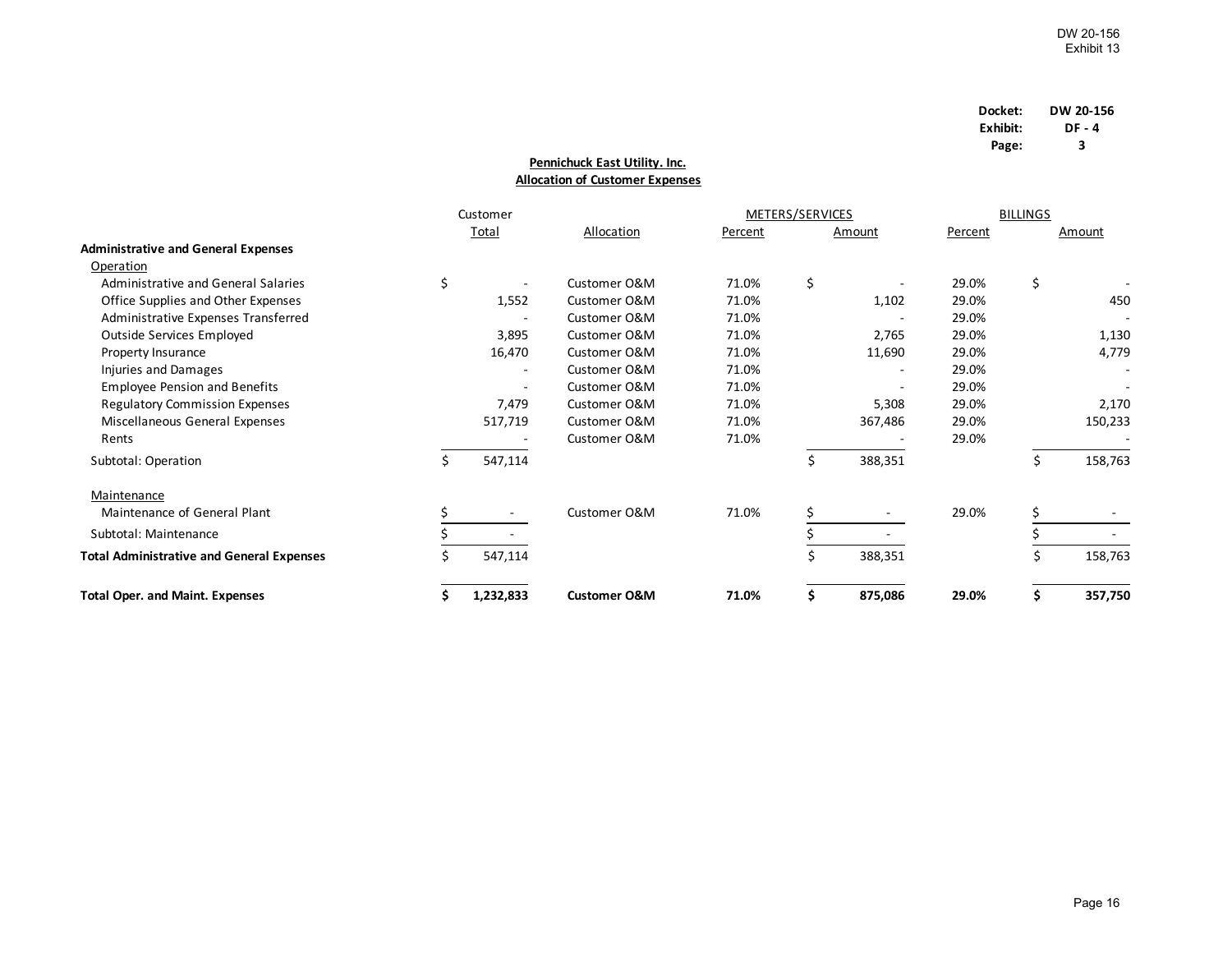| Docket:  | DW 20-156 |
|----------|-----------|
| Exhibit: | DF - 4    |
| Page:    | 4         |

## **Pennichuck East Utility. Inc. Allocation of Customer Plant Investment**

|                                     | Customer   |                       | METERS/SERVICES |    |                          | <b>BILLINGS</b> |    |        |
|-------------------------------------|------------|-----------------------|-----------------|----|--------------------------|-----------------|----|--------|
|                                     | Total      | Allocation            | Percent         |    | Amount                   | Percent         |    | Amount |
| <b>Plant Investment</b>             |            |                       |                 |    |                          |                 |    |        |
| Organization                        | 386,400    | <b>Customer Plant</b> | 100.0%          | \$ | 386,400                  | 0.0%            | \$ |        |
| Franchises                          | 69,878     | <b>Customer Plant</b> | 100.0%          |    | 69,878                   | 0.0%            |    |        |
| Services                            | 8,383,066  | Meter                 | 100.0%          |    | 8,383,066                | 0.0%            |    |        |
| Meters & Meter Installation         | 2,055,998  | Meter                 | 100.0%          |    | 2,055,998                | 0.0%            |    |        |
| Other Plant & Misc. Equipment       | 13,048     | <b>Customer Plant</b> | 100.0%          |    | 13,048                   | 0.0%            |    |        |
| Office Furniture & Equipment        | 391        | Billing/Cust. Svc.    | $0.0\%$         |    | $\overline{\phantom{a}}$ | 100.0%          |    | 391    |
| <b>Transportation Equipment</b>     | ۰.         | <b>Customer Plant</b> | 100.0%          |    | $\overline{\phantom{a}}$ | 0.0%            |    |        |
| Stores Equipment                    | ۰.         | <b>Customer Plant</b> | 100.0%          |    | $\overline{a}$           | 0.0%            |    |        |
| Tools, Shop & Garage Equip.         | 10,602     | <b>Customer Plant</b> | 100.0%          |    | 10,602                   | 0.0%            |    |        |
| Laboratory Equipment                | 1,394      | <b>Customer Plant</b> | 100.0%          |    | 1,394                    | 0.0%            |    |        |
| Power Operated Equipment            | ٠          | <b>Customer Plant</b> | 100.0%          |    |                          | 0.0%            |    |        |
| Communications Equipment            | 76,781     | <b>Customer Plant</b> | 100.0%          |    | 76,781                   | 0.0%            |    |        |
| Miscellaneous Equipment             | 13,419     | <b>Customer Plant</b> | 100.0%          |    | 13,419                   | 0.0%            |    |        |
| Other Tangible Plant                | 1,506      | <b>Customer Plant</b> | 100.0%          |    | 1,506                    | $0.0\%$         |    |        |
| <b>Total Cust. Plant In Service</b> | 11,012,483 | <b>Customer Plant</b> | 100.0%          |    | 11,012,092               | 0.0%            |    | 391    |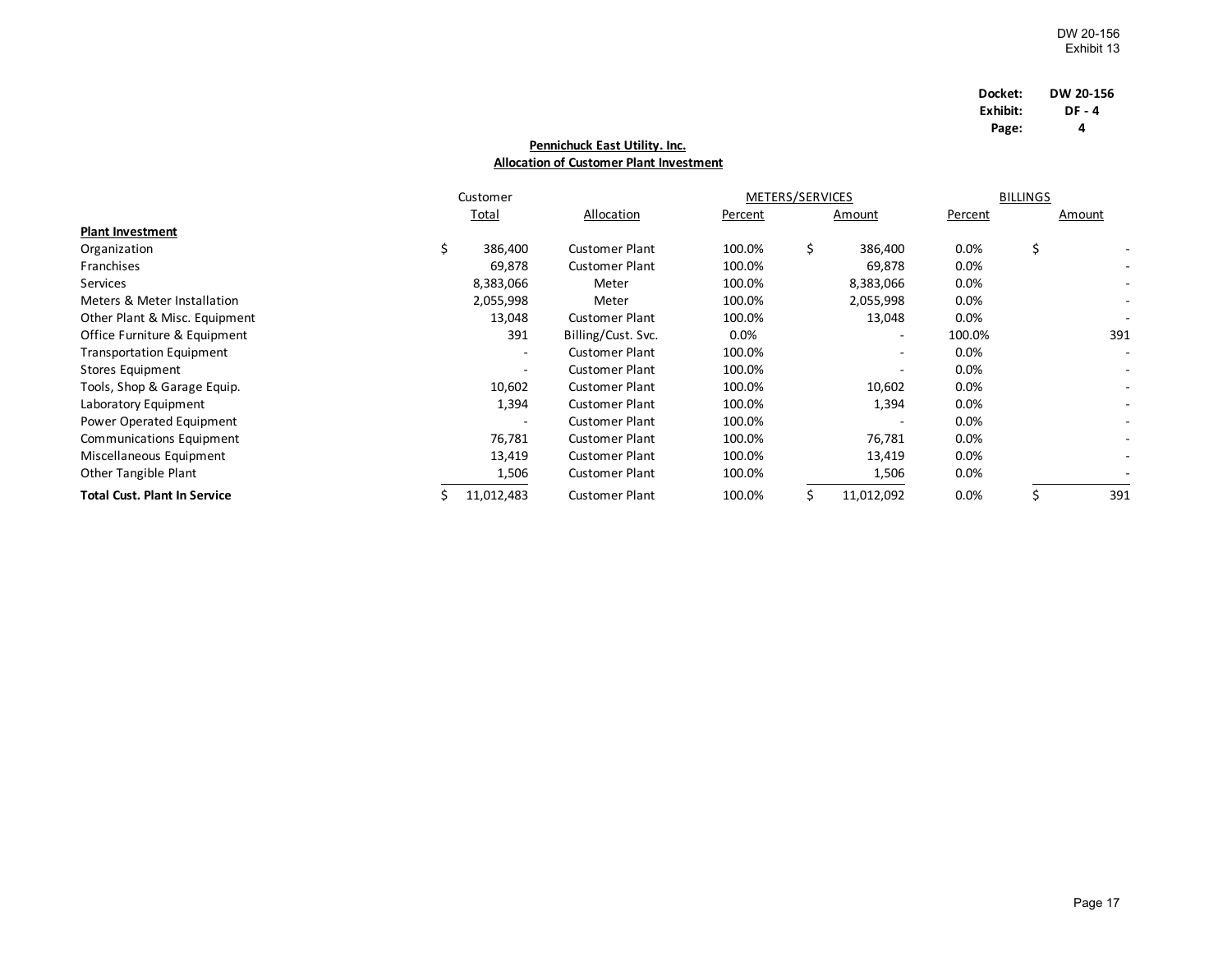| Docket:  | DW 20-156 |
|----------|-----------|
| Exhibit: | DF - 4    |
| Page:    | 5         |

## **Pennichuck East Utility. Inc. Allocation of Customer Depreciation**

|                                 | Customer |         |                              | METERS/SERVICES |    | <b>BILLINGS</b>          |         |    |        |
|---------------------------------|----------|---------|------------------------------|-----------------|----|--------------------------|---------|----|--------|
|                                 |          | Total   | Allocation                   | Percent         |    | Amount                   | Percent |    | Amount |
| <b>Depreciation</b>             |          |         |                              |                 |    |                          |         |    |        |
| Organization                    | \$       | 15,284  | <b>Customer Depreciation</b> | 100.0%          | \$ | 15,284                   | 0.0%    | \$ |        |
| Franchise                       |          | 3,494   | <b>Customer Depreciation</b> | 100.0%          |    | 3,494                    | 0.0%    |    |        |
| Services                        |          | 165,428 | Meter                        | 100.0%          |    | 165,428                  | 0.0%    |    |        |
| Meters & Meter Installation     |          | 85,713  | Meter                        | 100.0%          |    | 85,713                   | 0.0%    |    |        |
| Other Plant & Misc. Equipment   |          | 316     | <b>Customer Depreciation</b> | 100.0%          |    | 316                      | 0.0%    |    |        |
| Office Furniture & Equipment    |          | Ξ.      | Billing/Cust. Svc.           | 0.0%            |    | $\overline{\phantom{a}}$ | 100.0%  |    |        |
| <b>Transportation Equipment</b> |          |         | <b>Customer Depreciation</b> | 100.0%          |    | $\overline{\phantom{a}}$ | 0.0%    |    |        |
| Stores Equipment                |          |         | <b>Customer Depreciation</b> | 100.0%          |    | $\overline{\phantom{a}}$ | 0.0%    |    |        |
| Tools, Shop & Garage Equip.     |          | 38      | <b>Customer Depreciation</b> | 100.0%          |    | 38                       | 0.0%    |    |        |
| Laboratory Equipment            |          | 86      | <b>Customer Depreciation</b> | 100.0%          |    | 86                       | 0.0%    |    |        |
| Power Operated Equipment        |          |         | <b>Customer Depreciation</b> | 100.0%          |    |                          | 0.0%    |    |        |
| <b>Communications Equipment</b> |          | 4,954   | <b>Customer Depreciation</b> | 100.0%          |    | 4,954                    | 0.0%    |    |        |
| Miscellaneous Equipment         |          | 1,504   | <b>Customer Depreciation</b> | 100.0%          |    | 1,504                    | 0.0%    |    |        |
| Other Tangible Plant            |          | 168     | <b>Customer Depreciation</b> | 100.0%          |    | 168                      | 0.0%    |    |        |
| Adjustment                      |          | (5)     | <b>Customer Depreciation</b> | 100.0%          |    | (5)                      | 0.0%    |    |        |
| <b>Total Depreciation</b>       |          | 276,981 | <b>Customer Depreciation</b> | 100.0%          | Ś. | 276,981                  | 0.0%    |    |        |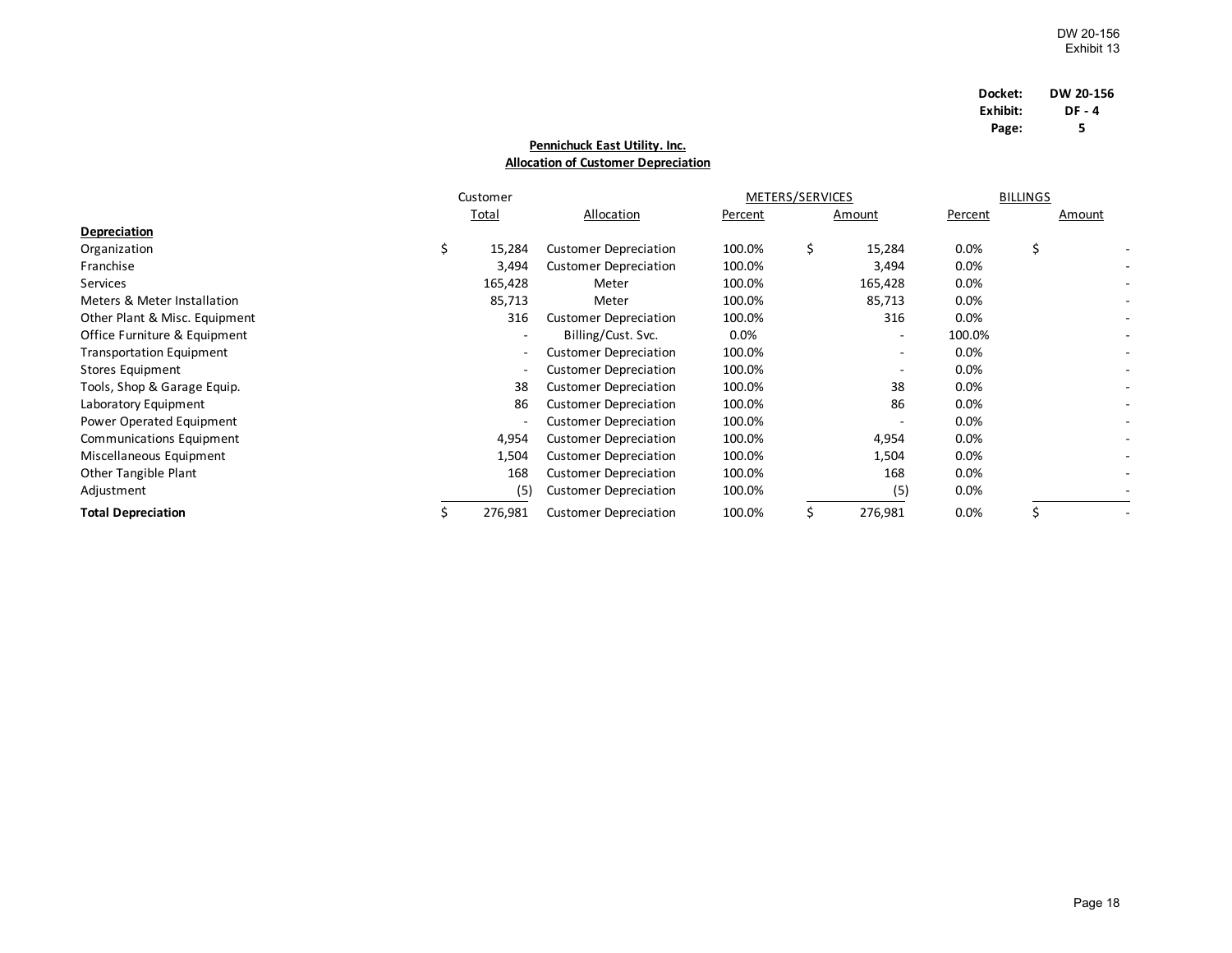### **Docket: DW 20-156 Exhibit: DF-4**<br>**Page:** 6 **Page: 6**

## **Pennichuck East Utility. Inc. Explanation of Customer Allocations**

|                              | Meters  | <b>Billings</b> | Total |                                                         |
|------------------------------|---------|-----------------|-------|---------------------------------------------------------|
| Billing/Cust. Svc.           | $0.0\%$ | 100.0%          |       | 100.0% Billing & Customer Service                       |
| Meter                        | 100.0%  | $0.0\%$         |       | 100.0% Meter/Service Related                            |
| Customer O&M                 | 71.0%   | 29.0%           |       | 100.0% Based on all other Customer Related O&M          |
| Customer Plant               | 100.0%  | 0.0%            |       | 100.0% Based on all other Customer Related Plant        |
| <b>Customer Depreciation</b> | 100.0%  | 0.0%            |       | 100.0% Based on all other Customer Related Depreciation |
| All Customer Expenses        | 80.1%   | 19.9%           |       | 100.0% Based on all allocable expenses                  |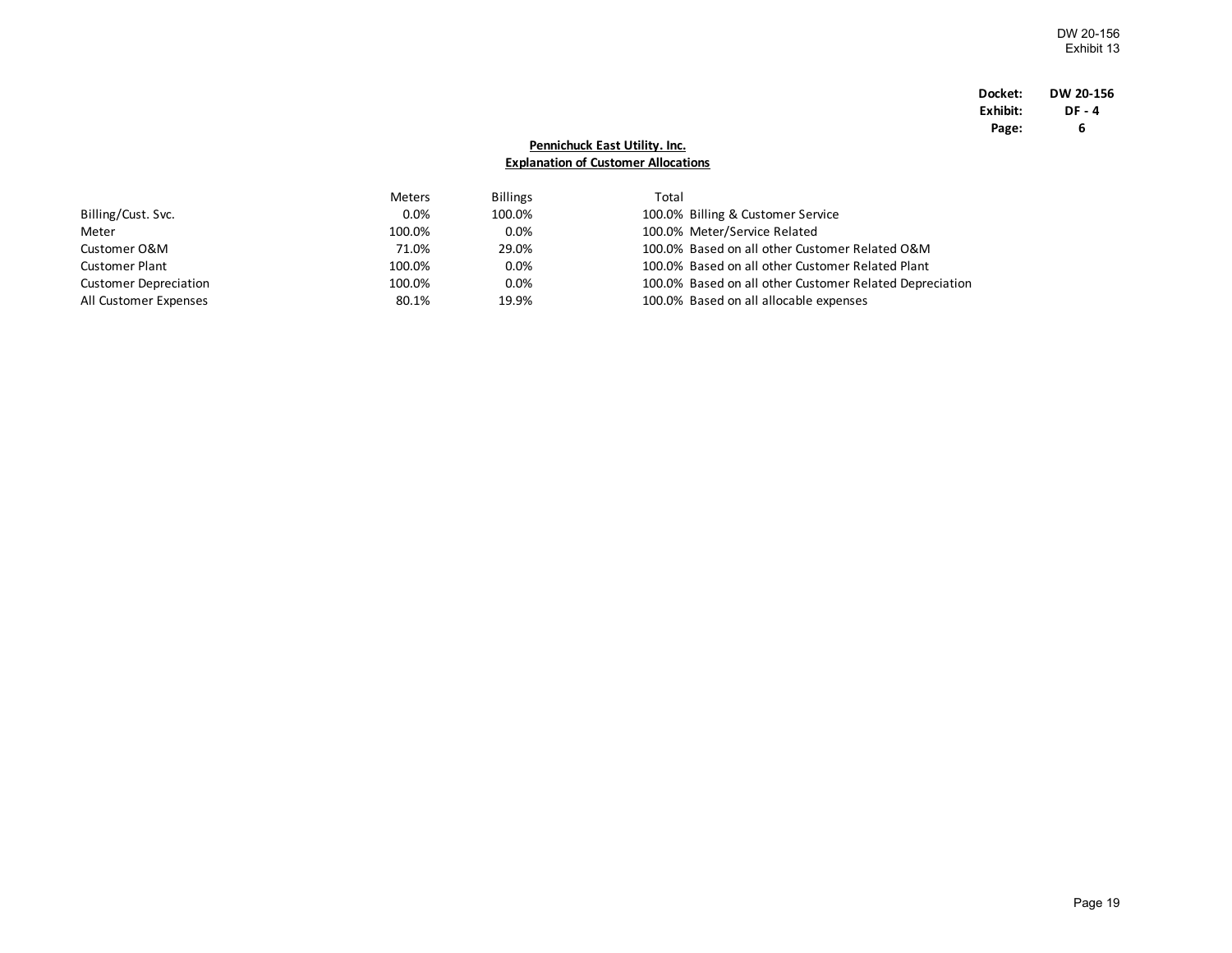| Docket:  | DW 20-156 |
|----------|-----------|
| Exhibit: | DF - 4    |
| Page:    | 7         |

## **Pennichuck East Utility. Inc. Calculation of Customer Service Charges**

### **BILLING CHARGE**

|                             | <b>Billing Cost</b>                                              | \$374,645   |                                   |
|-----------------------------|------------------------------------------------------------------|-------------|-----------------------------------|
|                             | ------------------ - -<br>No. of Billings (including Priv. Fire) | 99,480      | \$3.766 per billing               |
| <b>METER/SERVICE CHARGE</b> |                                                                  |             |                                   |
|                             | Meter/Service Cost                                               | \$1,503,476 |                                   |
|                             | ------------------                                               |             | \$174.153 per equivalent per year |

No. of Meter Equivs. 8,633.1

#### **READY TO SERVE (PORTION OF FIXED COSTS)**

|           | 1/3 of Water Related Debt Service Requirements \$ |    | 632,299          |                                  |                    |      |                     |    |           |
|-----------|---------------------------------------------------|----|------------------|----------------------------------|--------------------|------|---------------------|----|-----------|
|           | No. of Capacity Equivs.                           |    | 8,711.0          | \$72.586 per equivalent per year |                    |      |                     |    |           |
|           |                                                   |    |                  |                                  |                    |      |                     |    |           |
| Monthly   | <b>Billing Charge</b>                             |    | Meter Charge     |                                  | Readiness-to-Serve |      | <b>Total Charge</b> |    | Revenue   |
| 5/8"      | \$<br>3.77                                        | Ś. | $14.51 \quad$ \$ |                                  | 6.05               | - \$ | 24.33               | Ŝ. | 2,227,144 |
| 3/4"      | 3.77                                              |    | 18.63            |                                  | 9.07               |      | 31.47               |    | 24,927    |
| 1"        | 3.77                                              |    | 36.53            |                                  | 15.12              |      | 55.42               |    | 93,105    |
| 11/2"     | 3.77                                              |    | 72.20            |                                  | 30.24              |      | 106.21              |    | 57,351    |
| 2"        | 3.77                                              |    | 80.75            |                                  | 48.39              |      | 132.91              |    | 68,580    |
| 3"        | 3.77                                              |    | 376.72           |                                  | 96.78              |      | 477.26              |    | 22,909    |
| 4"        | 3.77                                              |    | 876.50           |                                  | 151.22             |      | 1,031.49            |    |           |
| 6"        | 3.77                                              |    | 1,226.45         |                                  | 302.44             |      | 1,532.65            |    |           |
| 8" and up | 3.77                                              |    | 2,539.73         |                                  | 483.91             |      | 3,027.40            |    |           |
|           |                                                   |    |                  |                                  |                    |      |                     |    | 2,494,016 |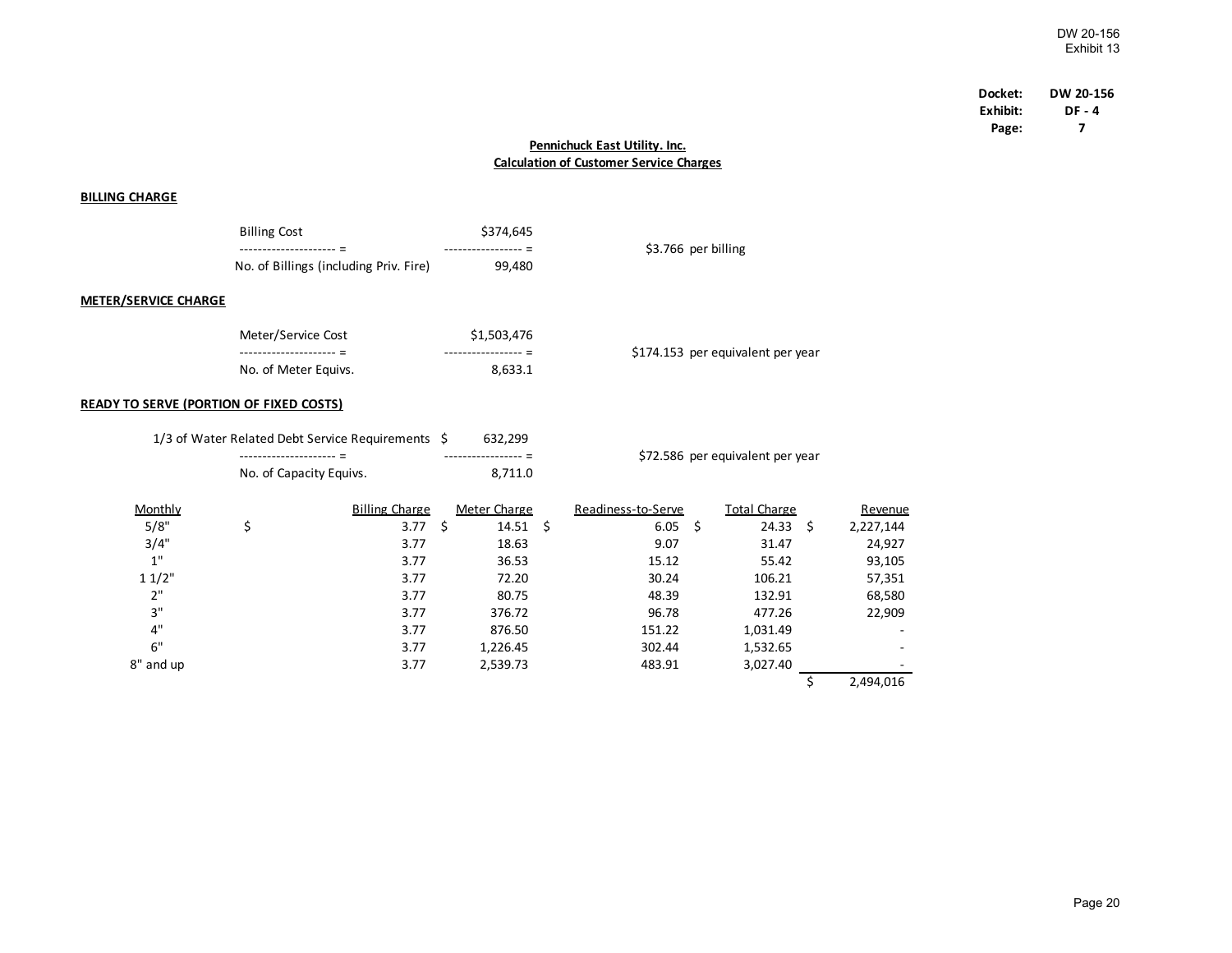|                                                                                                                | Docket:<br>Exhibit:<br>Page:                   | <b>DW 20-156</b><br>$DF - 5$<br>1 |
|----------------------------------------------------------------------------------------------------------------|------------------------------------------------|-----------------------------------|
| <b>Pennichuck East Utility. Inc.</b><br><b>Calculation of Metered Rates</b>                                    |                                                |                                   |
| <b>Total Cost of Service</b><br>Less Revenues from Fire Charges<br>Less Revenues from Customer Service Charges | \$<br>10,135,809<br>(1,048,275)<br>(2,510,421) |                                   |
| <b>Equals Required Volumetric Revenue</b>                                                                      | \$<br>6,577,113                                |                                   |
| Metered Sales (Ccf/year)                                                                                       | 687,005                                        |                                   |
| <b>Cost Based Metered Rate (per Ccf)</b>                                                                       | \$<br>9.57                                     |                                   |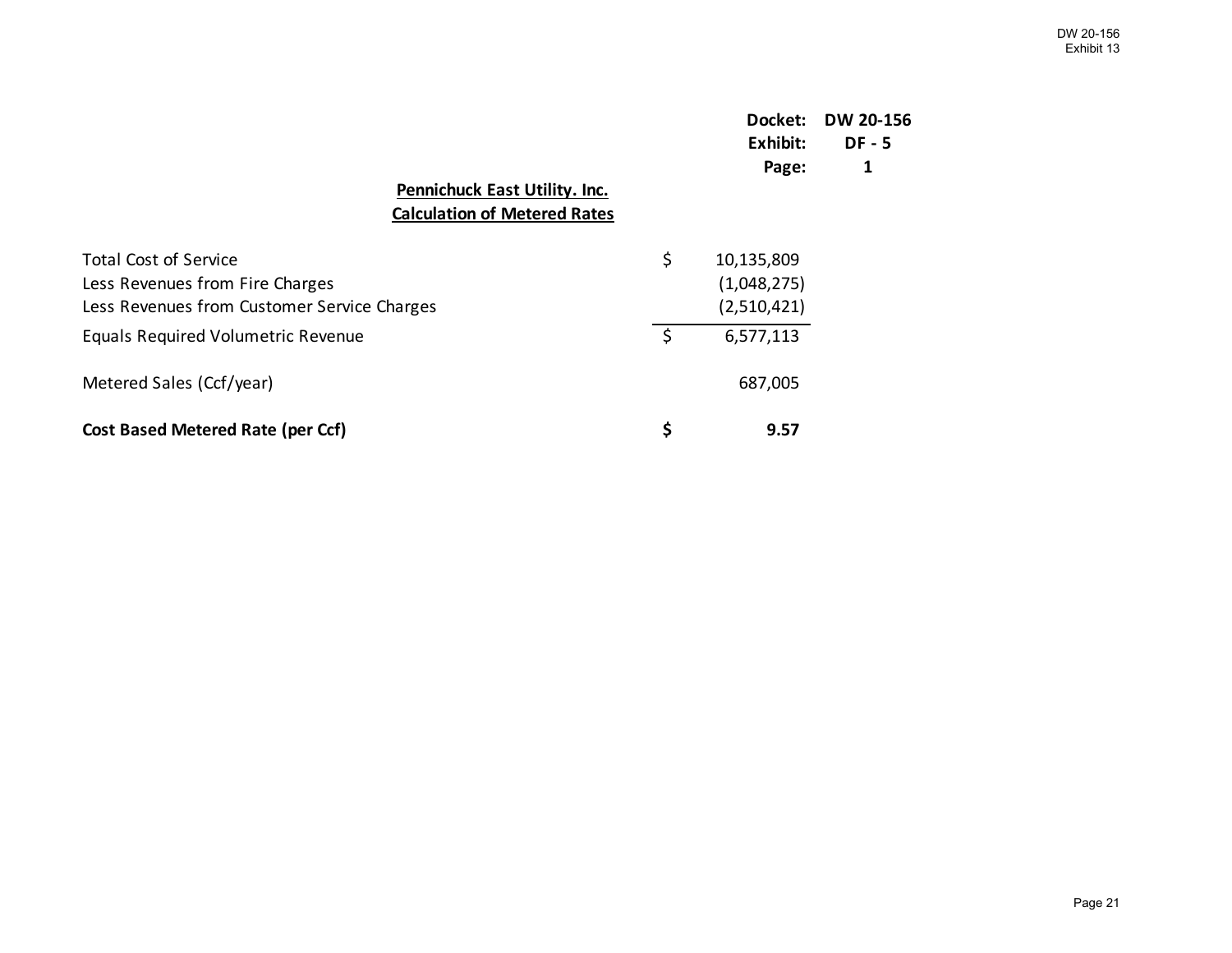| Docket:  | DW 20-156 |
|----------|-----------|
| Exhibit: | DF - 6    |
| Page:    | 1         |

| Pennichuck East Utility. Inc.                           |                                                         |            |    |                 |          |    |           |
|---------------------------------------------------------|---------------------------------------------------------|------------|----|-----------------|----------|----|-----------|
|                                                         | <b>Summary of Cost of Service with Settlement Rates</b> |            |    |                 |          |    |           |
| Customer Service Charge (\$/month)<br><b>Meter Size</b> |                                                         | Current    |    | Settlement Rate | % Change |    | \$ Change |
| 5/8"                                                    | \$                                                      | $20.70$ \$ |    | 22.56           | 9%       | \$ | 1.86      |
| 3/4"                                                    |                                                         | 44.03      |    | 44.03           | 0%       |    |           |
| 1"                                                      |                                                         | 62.32      |    | 62.32           | 0%       |    |           |
| 11/2"                                                   |                                                         | 135.68     |    | 135.68          | 0%       |    |           |
| 2"                                                      |                                                         | 201.30     |    | 201.30          | 0%       |    |           |
| 3"                                                      |                                                         | 427.09     |    | 465.53          | 9%       |    | 38.44     |
| 4"                                                      |                                                         | 670.55     |    | 730.90          | 9%       |    | 60.35     |
| 6"                                                      |                                                         | 1,341.07   |    | 1,461.77        | 9%       |    | 120.70    |
| 8" and up                                               |                                                         | 1,674.93   |    | 1,825.67        | 9%       |    | 150.74    |
| Metered Rate (\$/100 cubic feet)                        |                                                         |            |    |                 |          |    |           |
|                                                         | \$                                                      | 7.51       | \$ | 9.50            | 26%      | \$ | 1.99      |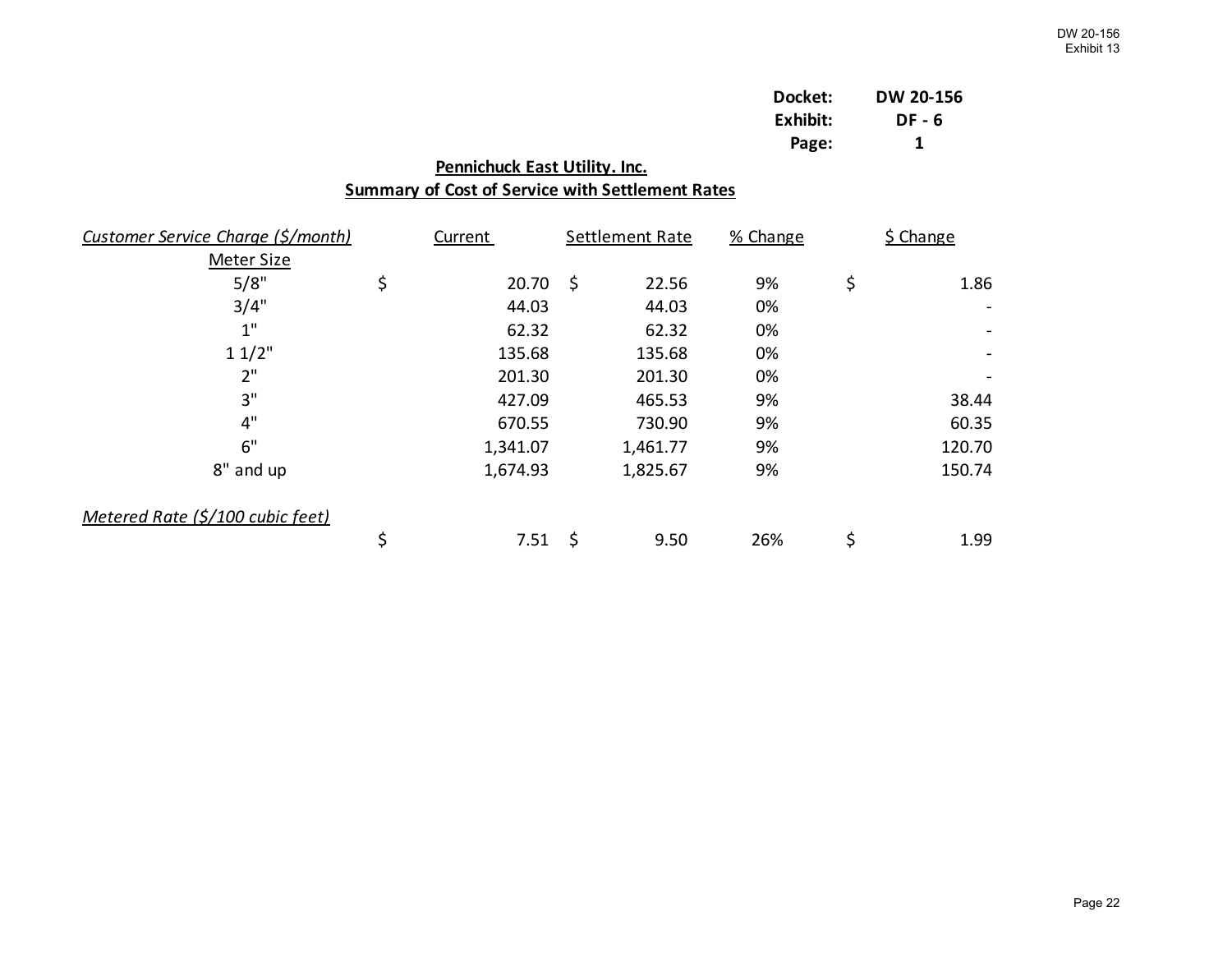|                  |                              |                                                                                  |          | DW 20-156<br>DF - 6<br>2           |
|------------------|------------------------------|----------------------------------------------------------------------------------|----------|------------------------------------|
|                  |                              |                                                                                  |          |                                    |
| <b>Current</b>   | Settlement Rate              | % Change                                                                         |          | <b>\$ Change</b>                   |
| 16.07<br>0.01231 | \$<br>19.65<br>\$<br>0.01062 | 22%<br>$-14%$                                                                    | \$<br>\$ | 3.58<br>(0.00169)                  |
| Current          | Cost of Service              | % Change                                                                         |          | \$ Change                          |
|                  |                              |                                                                                  |          |                                    |
|                  | 9.71                         | 0%                                                                               |          |                                    |
| 17.25            | 17.25                        | 0%                                                                               |          |                                    |
| 38.82            | 38.82                        | 0%                                                                               |          |                                    |
| 69.02            | 69.02                        | 0%                                                                               |          |                                    |
| 155.33           | 155.33                       | 0%                                                                               |          |                                    |
| 276.10           | 276.10                       | 0%                                                                               |          |                                    |
| 455.26           | 455.26                       | 0%                                                                               |          |                                    |
| 733.22           | 733.22                       | 0%                                                                               |          |                                    |
| 121.37           | 121.37                       | 0%                                                                               |          |                                    |
|                  |                              | Pennichuck East Utility. Inc.<br><b>Summary of Cost of Service</b><br>\$<br>9.71 |          | Docket:<br>Exhibit:<br>Page:<br>\$ |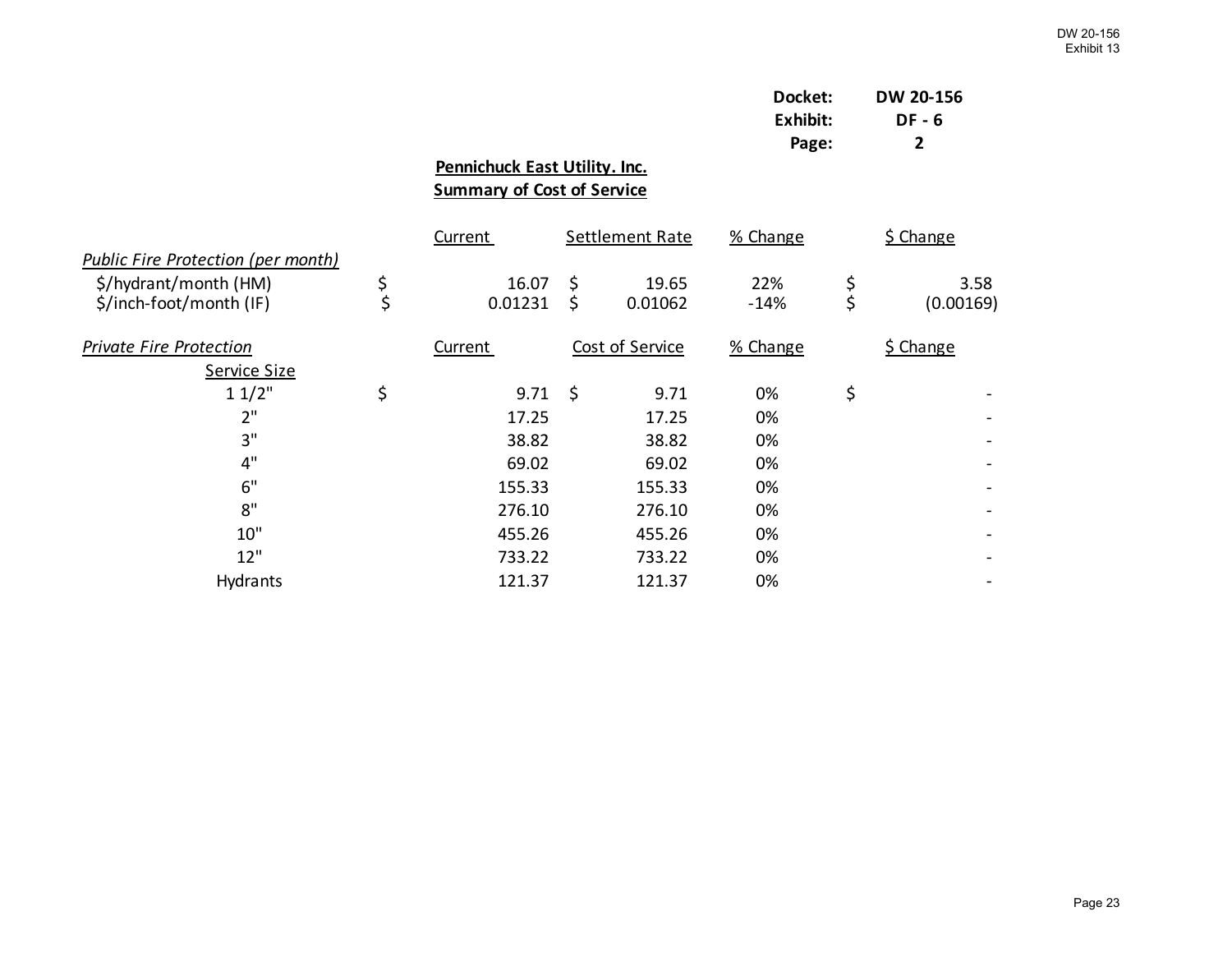|                            |                                       |              | Docket:<br>Exhibit:<br>Page: |      | DW 20-156<br><b>DF-6</b><br>3 |
|----------------------------|---------------------------------------|--------------|------------------------------|------|-------------------------------|
|                            | Pennichuck East Utility. Inc.         |              |                              |      |                               |
|                            | <b>Revenue Proof</b>                  |              |                              |      |                               |
| Customer Service Charge:   |                                       | Number of    | Cost of Service Rates        |      |                               |
|                            |                                       | <b>Bills</b> | Rate                         |      | Revenue                       |
| Monthly                    | 5/8"                                  | 91,548       | \$<br>22.56                  | - \$ | 2,065,598                     |
|                            | 3/4"                                  | 792          | 44.03                        |      | 34,872                        |
|                            | 1"                                    | 1,680        | 62.32                        |      | 104,698                       |
|                            | 11/2"                                 | 540          | 135.68                       |      | 73,267                        |
|                            | 2"                                    | 516          | 201.30                       |      | 103,871                       |
|                            | 3"                                    | 48           | 465.53                       |      | 22,345                        |
|                            | 4"                                    |              | 730.90                       |      |                               |
|                            | 6"                                    |              | 1,461.77                     |      |                               |
|                            | 8" and up                             |              | 1,825.67                     |      |                               |
|                            | <b>Total Customer Service Charges</b> |              |                              | \$   | 2,404,650                     |
| <b>Consumption Charges</b> |                                       |              |                              |      |                               |
|                            |                                       | Use (ccf)    |                              |      |                               |
|                            | <b>Metered Rate</b>                   | 687,005 \$   | 9.50                         | \$   | 6,526,548                     |
|                            | <b>Total Consumption Charges</b>      |              |                              | \$   | 6,526,548                     |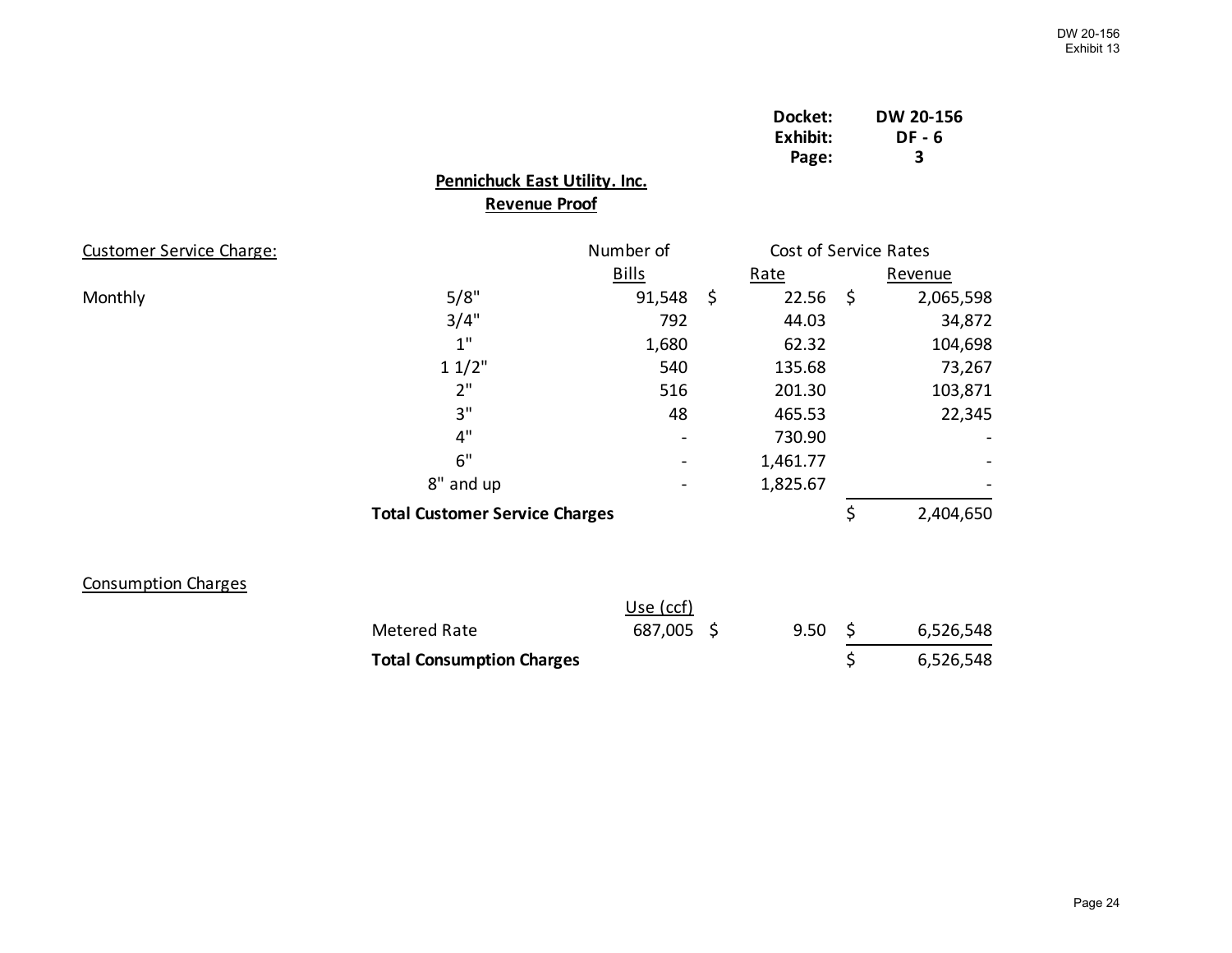| Docket:  | <b>DW 20-156</b> |
|----------|------------------|
| Exhibit: | DF - 6           |
| Page:    | 4                |

## Pennichuck East Utility. Inc. Revenue Proof

## Fire Protection - Monthly Charges

|                            |                                  |                   |                | <b>Cost of Service Rates</b> |              |  |
|----------------------------|----------------------------------|-------------------|----------------|------------------------------|--------------|--|
|                            |                                  |                   | Rate           |                              | Revenue      |  |
|                            |                                  | Hydrants          | Hyd.Maint. Chg |                              | HydMaint Rev |  |
|                            | <b>Hydrant Maintenance</b>       | 562 \$            | $19.65$ \$     |                              | 132,528      |  |
|                            |                                  | Inch-Feet         | In-Ft Cng      |                              | In-Ft Rev    |  |
|                            | Inch-Foot                        | $5,548,582$ \$    | 0.01062        | \$                           | 707,082      |  |
|                            | <b>Total Public Fire Revenue</b> |                   |                | \$                           | 839,610      |  |
|                            | <b>Private Fire</b>              |                   |                |                              |              |  |
|                            | 11/2"                            | $111 \; \text{S}$ | $9.71 \quad $$ |                              | 12,934       |  |
|                            | 2"                               | 83                | 17.25          |                              | 17,181       |  |
|                            | 3"                               | $\mathbf 0$       | 38.82          |                              |              |  |
|                            | 4"                               | 22                | 69.02          |                              | 18,221       |  |
|                            | 6"                               | 48                | 155.33         |                              | 89,470       |  |
|                            | 8"                               | 30                | 276.10         |                              | 99,396       |  |
|                            | 10"                              | 0                 | 455.26         |                              |              |  |
|                            | 12"                              | 3                 | 733.22         |                              | 26,396       |  |
|                            | Hydrants                         | 66                | 121.37         |                              | 96,125       |  |
|                            | <b>Total Private Fire</b>        |                   |                | \$                           | 359,723      |  |
|                            | Total Private & Public Fire      |                   |                | \$                           | 1,199,333    |  |
| <b>Grand Total Revenue</b> |                                  |                   |                | \$                           | 10,130,531   |  |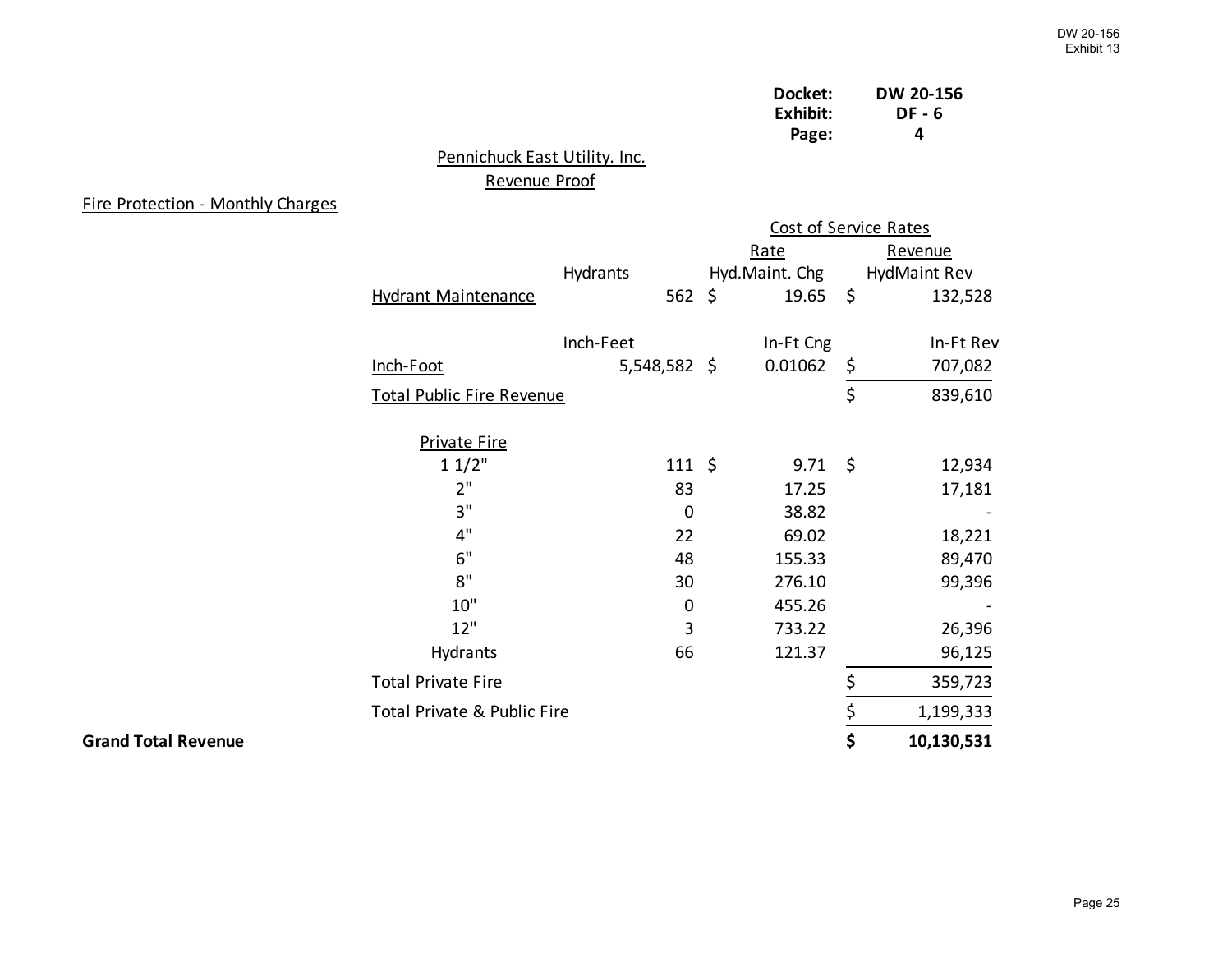## **Pennichuck East Utility. Inc. Customer Impacts Schedule**

| <b>Existing</b>   |            |               |                      |                   |             |  |  |  |  |  |  |  |
|-------------------|------------|---------------|----------------------|-------------------|-------------|--|--|--|--|--|--|--|
|                   |            | Volumetric    | <b>Monthly Cust.</b> | Monthly           | Volumetric  |  |  |  |  |  |  |  |
| Cons. (Ccf/Month) | Meter Size | <b>Charge</b> | Charge               | <b>Total Bill</b> | Charge      |  |  |  |  |  |  |  |
| 3                 | 5/8"       | \$<br>22.53   | \$<br>20.70          | 43.23<br>\$       | \$<br>28.50 |  |  |  |  |  |  |  |
| 5                 | 5/8"       | 37.55         | 20.70                | 58.25             | 47.50       |  |  |  |  |  |  |  |
| 10                | 5/8"       | 75.10         | 20.70                | 95.80             | 95.00       |  |  |  |  |  |  |  |
| 25                | $1$ "      | 187.75        | 62.32                | 250.07            | 237.50      |  |  |  |  |  |  |  |
| 50                | 1"         | 375.50        | 62.32                | 437.82            | 475.00      |  |  |  |  |  |  |  |
| 50                | 11/2"      | 375.50        | 135.68               | 511.18            | 475.00      |  |  |  |  |  |  |  |
| 75                | 2"         | 563.25        | 201.30               | 764.55            | 712.50      |  |  |  |  |  |  |  |
| 150               | 2"         | 1,126.50      | 201.30               | 1,327.80          | 1,425.00    |  |  |  |  |  |  |  |
| 250               | 2"         | 1,877.50      | 201.30               | 2,078.80          | 2,375.00    |  |  |  |  |  |  |  |
| 500               | 2"         | 3,755.00      | 201.30               | 3,956.30          | 4,750.00    |  |  |  |  |  |  |  |